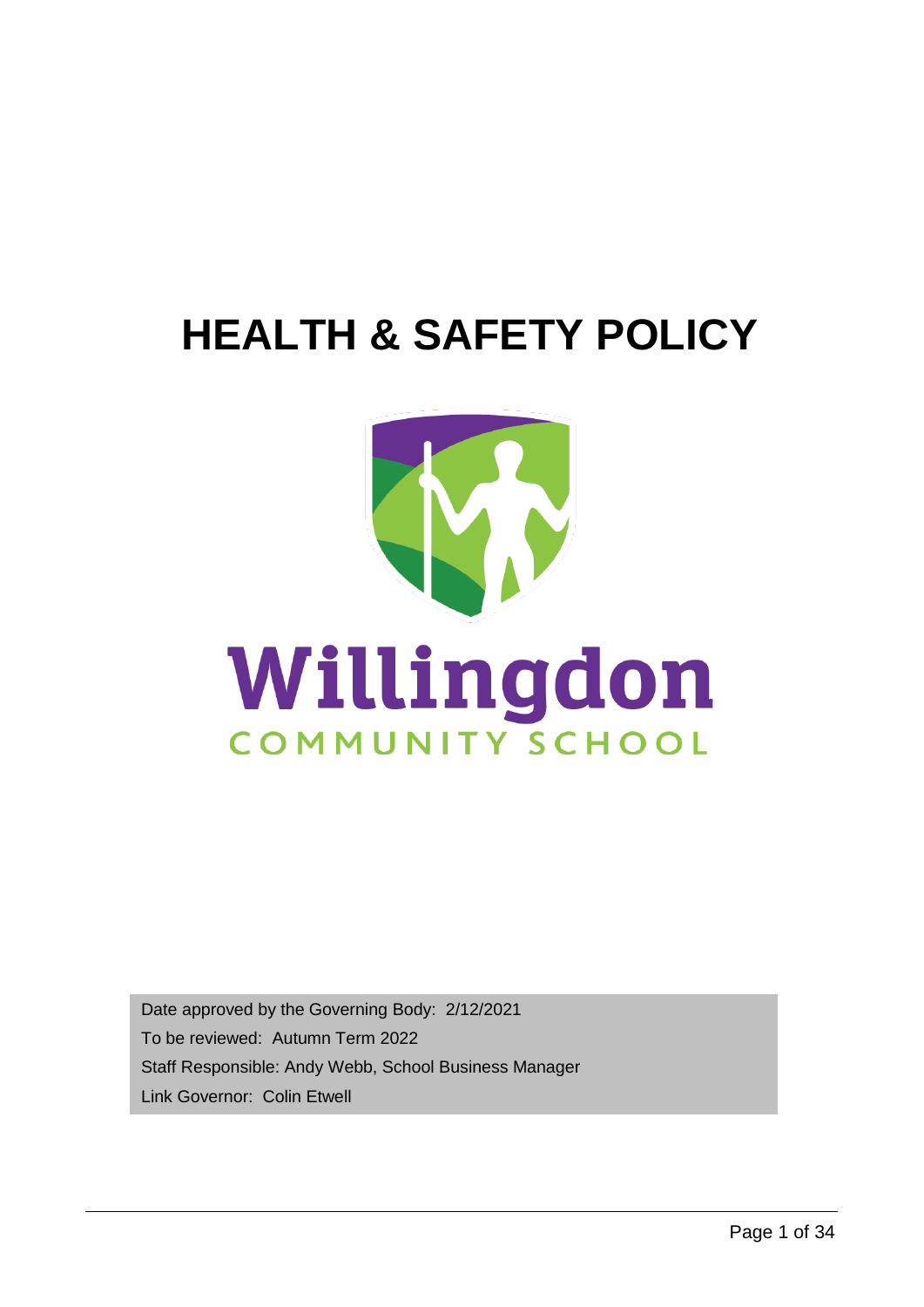### **Contents**

| 2. School organisation to meet the requirements itemised under the General Policy         |  |
|-------------------------------------------------------------------------------------------|--|
| Safety Responsibilities of Groups and Individual Members of Staff are as follows: 6<br>3. |  |
| 4.                                                                                        |  |
| 5.                                                                                        |  |
| 6.                                                                                        |  |
| 7.                                                                                        |  |
| 8                                                                                         |  |
| 9.                                                                                        |  |
| 10.                                                                                       |  |
| 11.                                                                                       |  |
| Incident/Accident Recording and Reporting (also see the Incident Reporting and<br>12.     |  |
|                                                                                           |  |
|                                                                                           |  |
| Risk Assessments and Guidance Notes/School Codes of Practice (also see Risk<br>14.        |  |
|                                                                                           |  |
| 15.                                                                                       |  |
| 16.                                                                                       |  |
| Supporting Pupils with Medical Conditions (also see the guidance on supporting<br>17.     |  |
|                                                                                           |  |
| 18. Training and Information (also see the Health and Safety Training Policy)29           |  |
| 19.                                                                                       |  |
| 20.                                                                                       |  |
| 21.<br>22.                                                                                |  |
|                                                                                           |  |
|                                                                                           |  |
| Appendix 2: Fire Procedures during Covid (if the school reverts to "Zones") 31            |  |
| Appendix 3: Guidelines for Student Support/Medical and Link to Covid 19 Risk              |  |
|                                                                                           |  |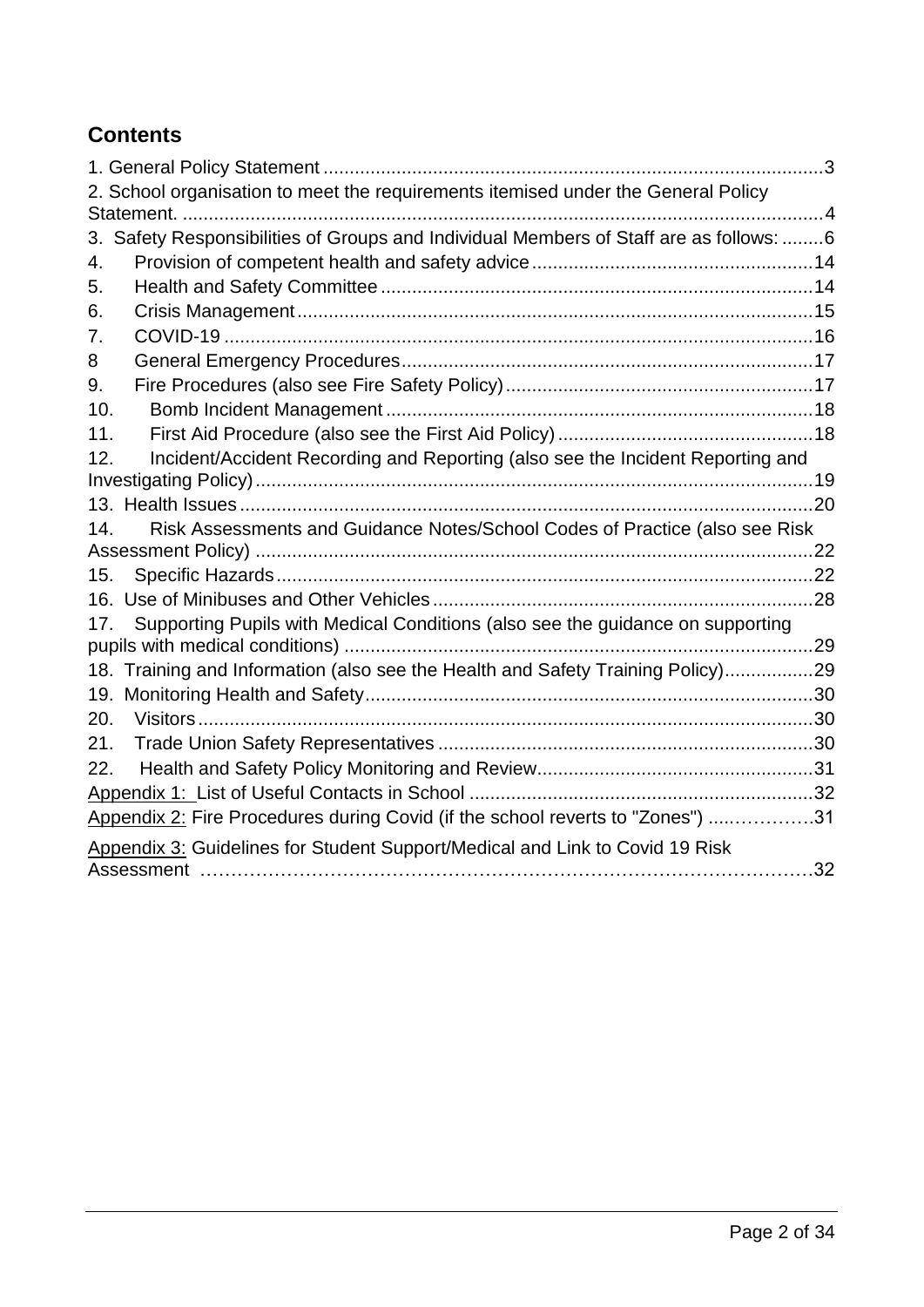# **1. General Policy Statement**

<span id="page-2-0"></span>The Headteacher and Governors of Willingdon Community School believe that the health and safety of persons within the school is of paramount importance. It is our intention to prevent accidents and occupational ill health and where possible eliminate hazards in the workplace.

It is the intent of the Headteacher, Ms Beer, and Governors of the school to ensure that a safe and healthy workplace is provided and maintained for all our employees. This will include the provision of safe systems of work, safe plant and equipment and a safe access and egress to the premises. We will ensure that adequate information, instruction, training and supervision is provided to ensure that staff can carry out their work safely.

The Headteacher and Governors will ensure that others who are affected by our activities are not subjected to risks to their health and safety. This will include students, visitors, parents/carers, volunteers and contractors.

These responsibilities will be achieved by the establishment of an effective health and safety management system within the school that will be underpinned by risk assessments. This will involve the implementation of arrangements for the effective planning, organisation, control, monitoring and review of preventative and protective measures and our overall health and safety performance including any emergency arrangements. In addition the Headteacher and Governors will undertake to ensure compliance with policy and guidance produced by East Sussex County Council. The Headteacher and Governors will ensure that adequate resources are identified for health and safety.

To support us in complying with our legal responsibilities, we have appointed a competent person to advise on health and safety matters.

We believe that health and safety standards will be maintained only with the co-operation of all staff, students and visitors to the school. We expect all staff to co-operate fully with this policy and to actively contribute to any consultations in relation to health and safety policy and procedures. In addition we will ensure that all pupils, visitors and contractors are provided with the information they require to enable them to comply with this policy.

It is the intention of the Headteacher and Governors that procedures to ensure relevant health and safety issues are embedded within the curriculum at all levels where appropriate.

The effectiveness of the policy will be regularly monitored to ensure that health and safety arrangements are being implemented and that the people named in the policy are carrying out their duties.

The policy will be reviewed annually, following a significant event or a change to policy or procedures, and revised where necessary.

Signed .... Signed .... Signed .... All the state of the Meadteacher Date ............ This policy was endorsed by the Governing Body at their meeting on ..............

Signed ..... Chair of Governors Date ...........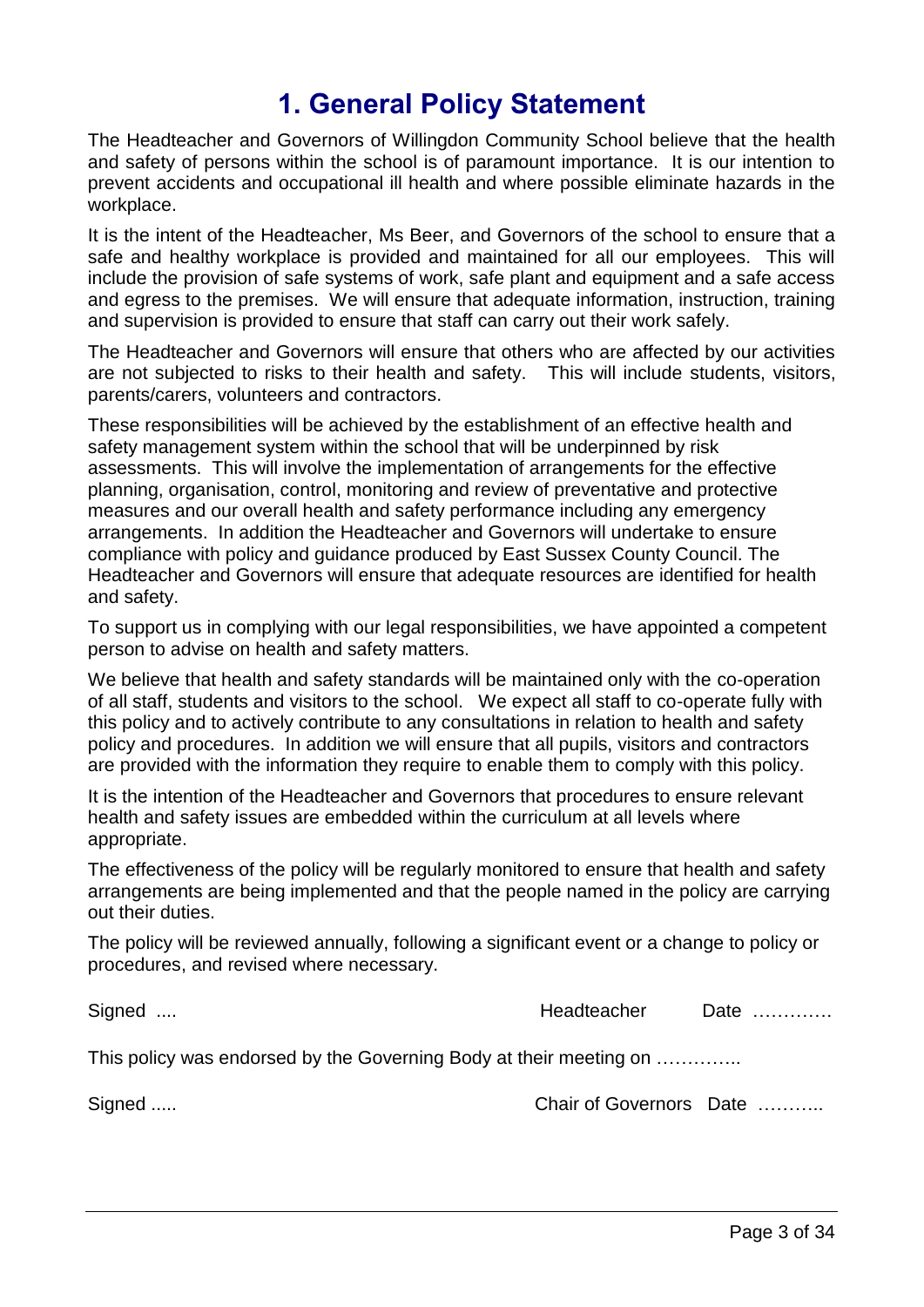# <span id="page-3-0"></span>**2. School organisation to meet the requirements itemised under the General Policy Statement.**

Ultimately the responsibility for all School organisation and activity rests by definition, with the Headteacher. However all staff have a responsibility towards safety with the specific lines of delegation being set out as shown below.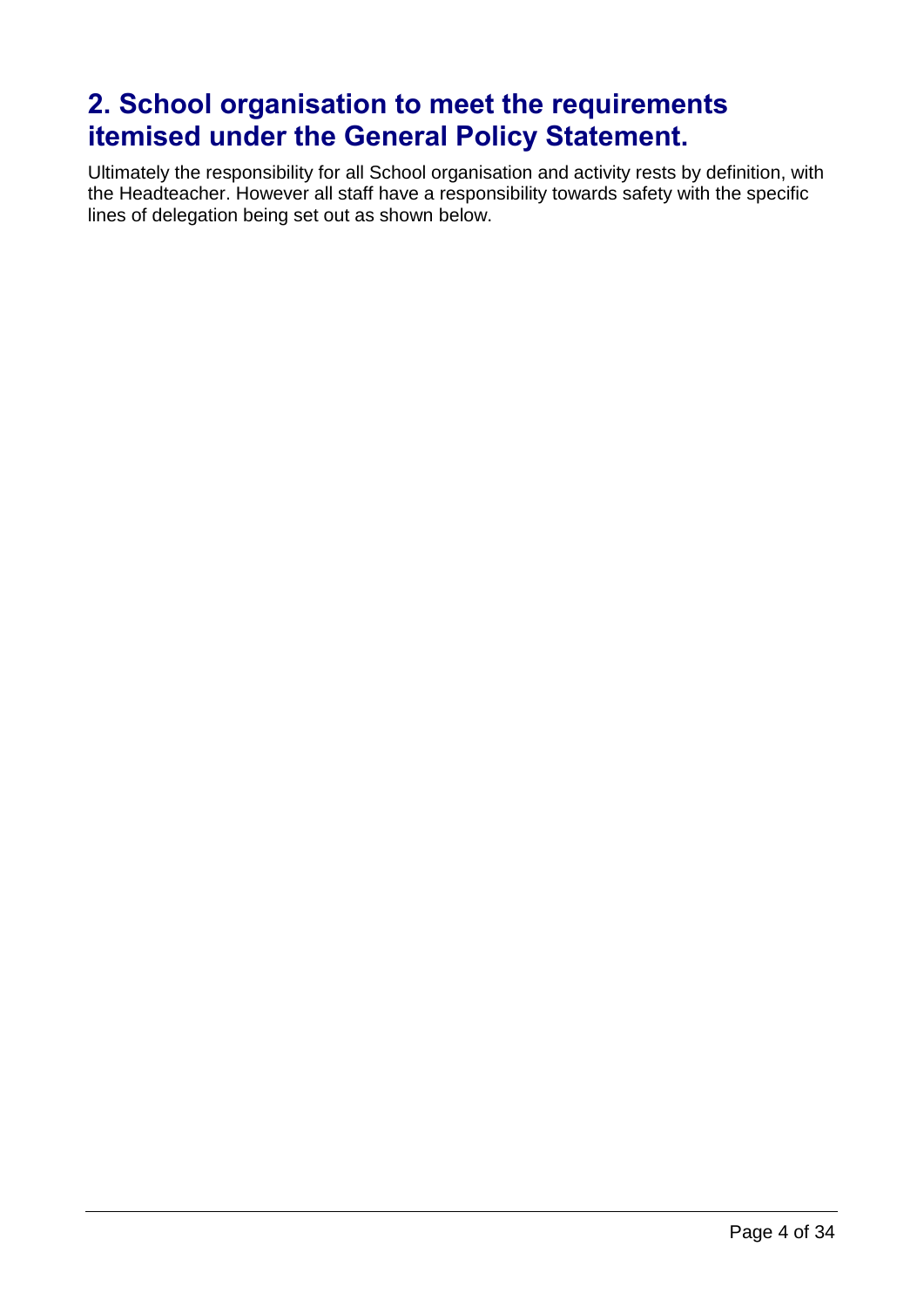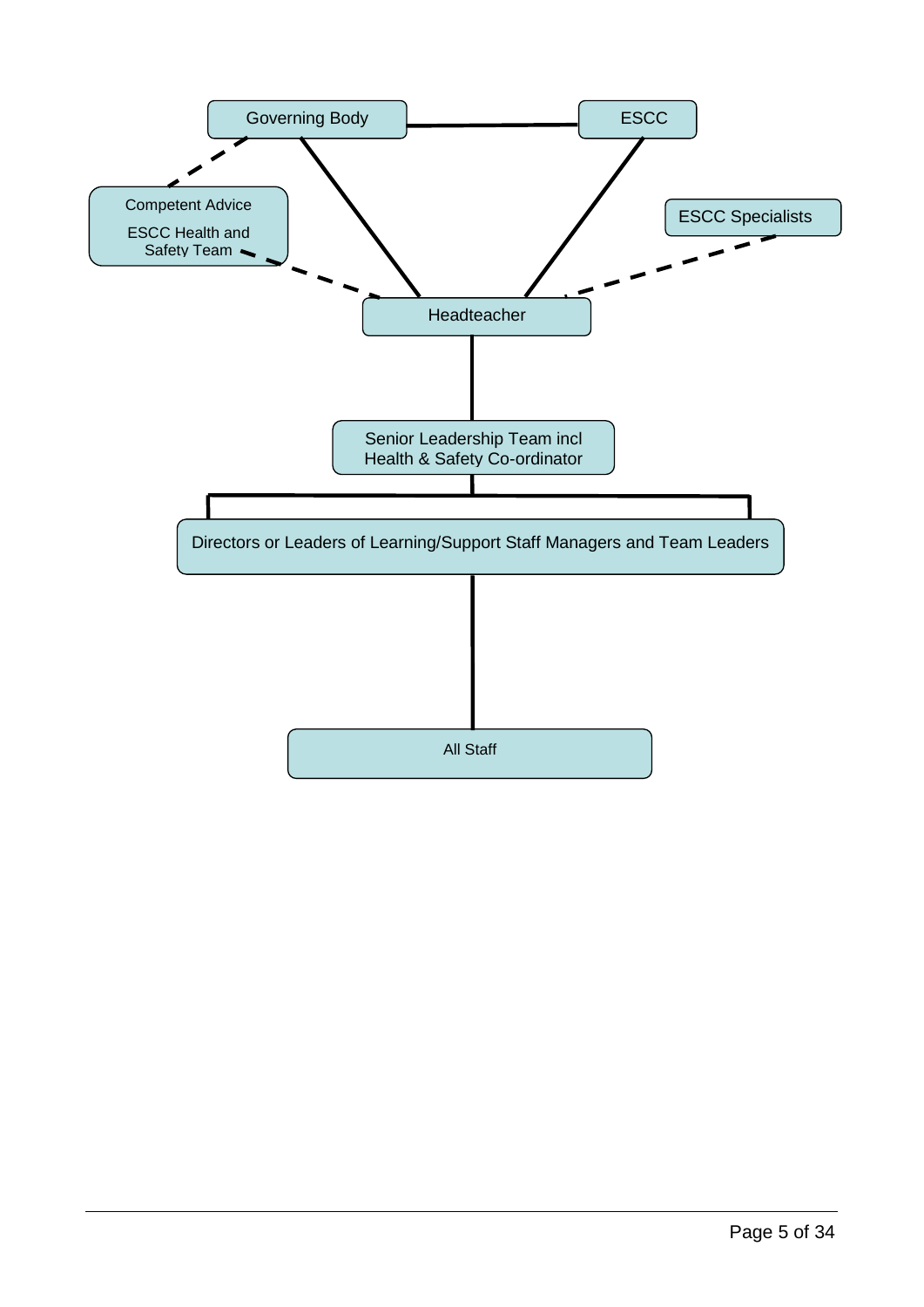# <span id="page-5-0"></span>**3. Safety Responsibilities of Groups and Individual Members of Staff are as follows:**

### **3.1 The Governing Body**

The Governing Body in its role as controller of premises will ensure, so far as is reasonably practicable, the health and safety at work of employees and others (e.g. contractors, students, visitors) in accordance with Section 2 and 4 of the Health & Safety at Work Act 1974.

In order to discharge this responsibility, the Governing Body will:

- a. ensure that a 'competent person' is appointed to provide advice on health and safety legislation and best practice;
- b. ensure, by attending regular health and safety training and receiving copies of all health and safety circulars, that East Sussex County Council's Health and Safety Policies are complemented by the school's Health and Safety Policy, that these procedures are kept up-to-date and that positive arrangements are in place to ensure that all staff and pupils are aware of and comply with its contents;
- c. ensure that the policy contains rigorous and comprehensive systems for active monitoring (auditing health and safety management systems, inspections, risk assessments) and reactive monitoring (accident/incident investigation) and rectifying identified faults within the school as outlined within East Sussex County Council policy and guidance;
- d. ensure, via reviewing risk assessments and inspection reports, that there is adequate provision both in staffing, facilities and resources to allow the school to meet both its legal and moral obligations with respect to health, safety and welfare;
- e. nominate a Health and Safety Governor/subcommittee
- f. receive updates on the school development plan for health and safety at each meeting from the Health and Safety Co-ordinator/Health and Safety Governor/subcommittee in order to enable the Governing Body to monitor the adequacy of arrangements and take any action necessary;
- g. to consider information, statistics and reports relating to health, safety and welfare matters;
- h. to consider and make recommendations regarding individual health and safety issues which have not been resolved at management level.

#### **3.2 Headteacher**

The Headteacher has overall responsibility for safety policy, organisation and arrangements throughout the School and will:

- a. appoint a 'competent person' to provide advice on health and safety legislation and best practice;
- b. provide liaison with the Inspectors: Local Authority, Department for Education and the Health and Safety Executive (HSE) with regard to safety aspects;
- c. budget for safety and health matters;
- d. review the Health and Safety Policy annually and when significant changes occur within the organisation of the school;
- e. develop, introduce, maintain and review safety management procedures to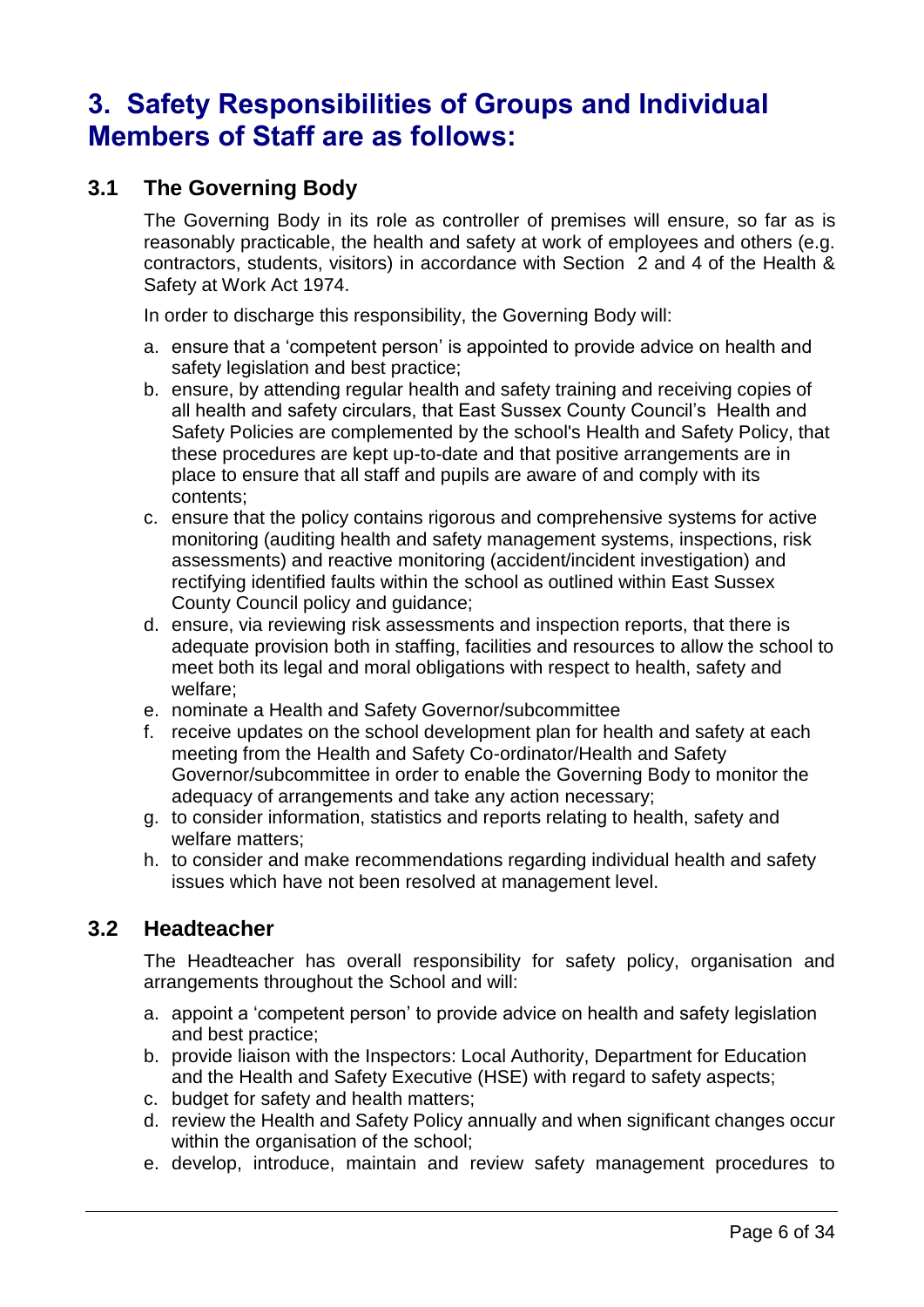ensure the school complies with legislative requirements and good industry practice e.g. risk assessments including fire, display screen equipment and manual handling;

- f. nominate specific staff with designated safety roles, e.g. Health and Safety Coordinator, Premises Co-ordinator, throughout the school;
- g. chair the Health and Safety Committee, or nominate a member of senior leadership team to undertake this activity;
- h. ensure that routine maintenance checks and inspections required by legislation of fixed service equipment, i.e. boilers, pressure vessels etc. are undertaken;
- i. ensure the provision and maintenance of all 'fire' equipment, including the preparation and review of Fire Risk Assessments;
- j. ensure health and safety issues associated with major building projects are complied with;
- k. ensure that incidents, near misses and dangerous occurrences are reported via the County Council's on-line incident reporting system, minor injuries form or hazard reporting system, as appropriate;
- l. monitor incident trends to identify methods of reducing accidents;
- m. ensure the necessary records are maintained relating to accidents associated with the work of the school;
- n. make an annual report on health and safety matters including buildings and safety management to the Governing Body;
- o. ensure safety procedures are developed and adhered to for operations carried out within the School by their staff and by outside contractors under their control;
- p. ensure, in conjunction with the Directors/Leaders of Learning, that health and safety is considered as an integral part of the curriculum and lesson planning;
- q. ensure that departmental inspections are carried out at regular intervals and that necessary remedial action is carried out.
- r. ensure that health and safety is considered as an integral part of teaching;
- s. instigate appropriate disciplinary action where it is shown that staff have ignored or shown a disregard for health and safety matters outlined within the Safety Policy, School Codes of Practice or health and safety legislation;
- t. ensure that premises safety inspections are carried out at specified intervals e.g. weekly, bi-termly, recorded and that necessary remedial action is carried out;
- u. ensure that health and safety is taken into account when considering any proposed or impending changes e.g. building works, room allocate or usage, etc;
- v. ensure that emergency procedures and fire evacuation practices are in place within the school;
- w. investigate and advise on hazards and precautions;
- x. have a general oversight of health and first aid matters; monitor the general safety programme; publicise safety matters;
- y. ensure all full and part-time staff receive appropriate health and safety training at induction which must include emergency arrangements (i.e. first aid, fire and accident reporting), and specific sections of the Health and Safety Policy are discussed to ensure that new members of staff are aware of their responsibilities and any restricted tasks and activities;
- z. to monitor student health records prior to entry and to report/advise the Health and Safety Co-ordinator of illnesses that need to be brought to the attention of specific staff (e.g. epilepsy);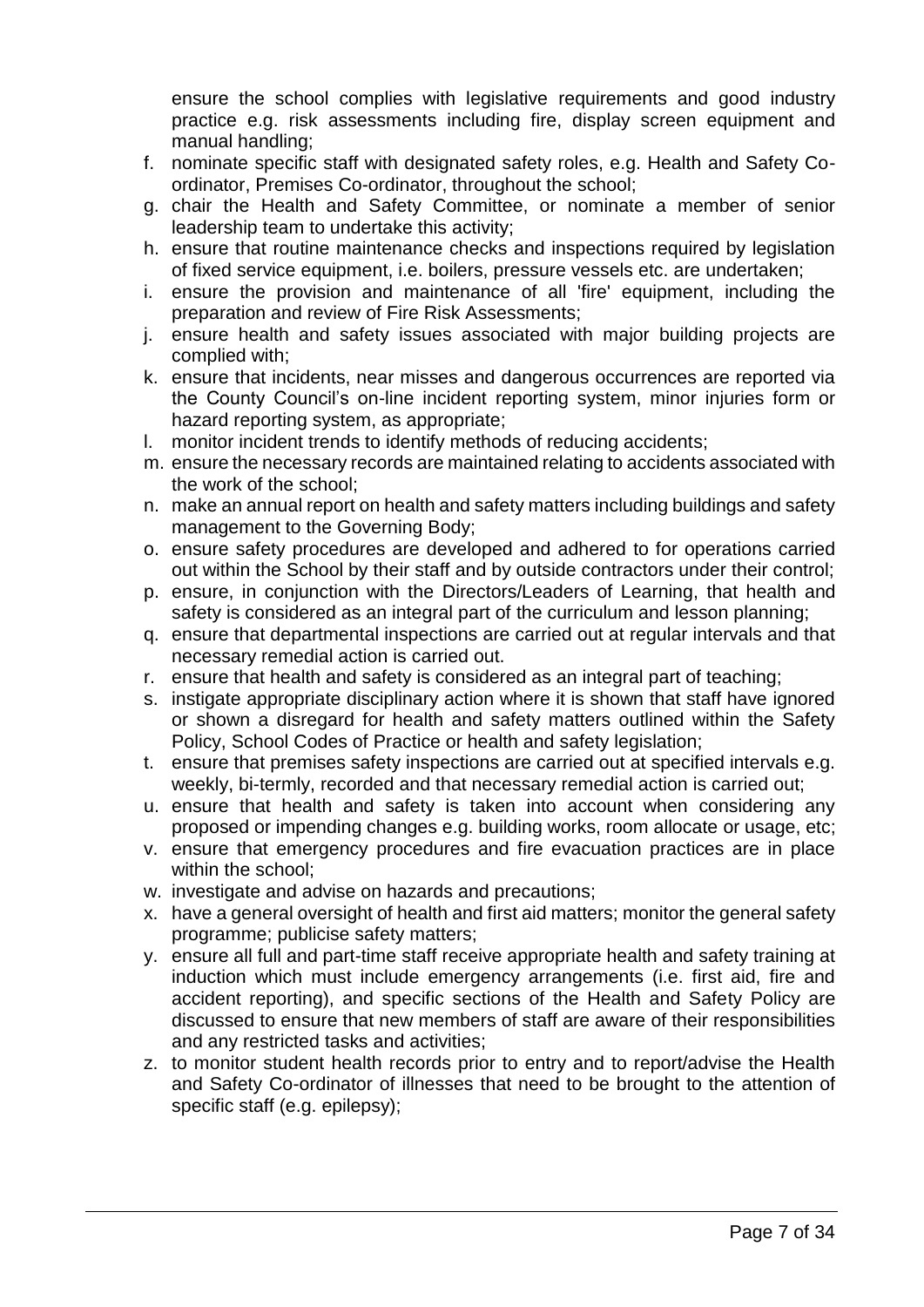- aa. ensure adequate numbers of staff are provided with appropriate training so that they may support the following management arrangements:
	- $\triangleright$  First aid:
	- $\triangleright$  Fire and emergency evacuation;
	- $\triangleright$  Risk assessments, including fire, display screen equipment, manual handling, substances and general risk assessments.

The Deputy Head (Curriculum) or in their absence, the Deputy Head (Head of School) will assume these duties in the absence of the Headteacher and has the authority to make and implement decisions throughout the school at any level if there is:

- immediate danger, or,
- dangerous practice, or
- breach of the law.

### **3.3 Health & Safety Co-ordinator**

The Health and Safety Co-ordinator is responsible for the co-ordination of health and safety management on behalf of the Headteacher throughout the school and in particular, will

- a. make an annual report, in conjunction with the Site Manager and assisted by the Heads of Departments, on safety matters to the Headteacher and the Governing Body;
- b. assist with inspections and safety audits;
- c. investigate and advise on hazards and precautions;
- d. develop and establish emergency procedures, and organise fire evacuation practices within the school;
- e. have a general oversight of health and first aid matters;
- f. monitor the general safety programme;
- g. make recommendations to the Headteacher and governors for matters requiring immediate attention, e.g. safety reports;
- h. make recommendations to the Headteacher on matters of safety policy in compliance with new and modified legislation;
- i. publicise safety matters;
- j. liaise with outside bodies concerned with safety and health e.g. Health and Safety team at County Hall;
- k. investigate with the Headteacher any incidents to ensure that learning outcomes are applied to future practice and prevent reoccurrence;
- l. monitor accidents to identify trends and introduce methods of reducing accidents.

### **3.4 The Educational Visits Co-ordinator will:**

- a. be involved in educational visit management in order to ensure that the Children's Services Offsite Activities and Educational Visits, Regulations and Guidelines are followed;
- b. work with group leaders to ensure that the aims of the educational visit are achievable and in line with those of the establishment;
- c. after discussion with the Headteacher and Governing Body, either approve proposal or submit to the County Council's Outdoor Education Adviser;
- d. ensure that all educational visits meet the Children's Services requirements;
- e. confirm that adequate risk assessments have been carried out;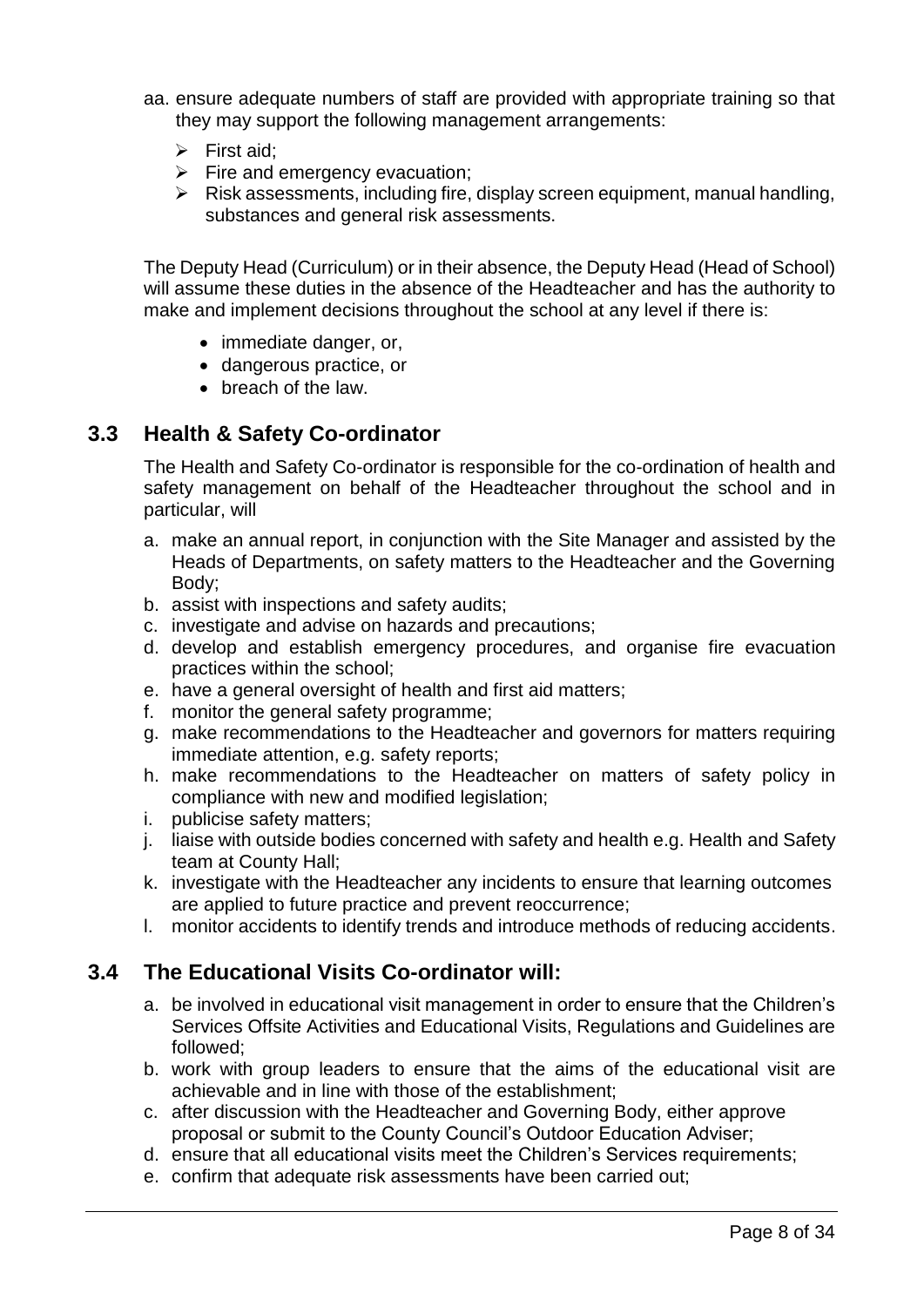- f. support the Headteacher in the management of and evaluation of educational visits;
- g. confirm the leadership of the group is appropriate, including the accompanying staff and volunteers.

### **3.5 Directors/Leaders of Learning**

Each Director of Learning and Leader of Learning is responsible to his or her manager for the provision of safe working conditions for staff and students and in particular will:

- a. prepare reports on safety matters for the meeting of the School Health and Safety Committee;
- b. nominate, in conjunction with their manager, teachers responsible for particular classrooms, laboratories and workshops and the associated equipment;
- c. notify the Health and Safety Co-ordinator of any proposed or impending changes affecting safety, health and welfare, in room allocation or usage;
- d. ensure safety inspections of their designated areas are carried out and to ensure hazards identified from those inspections are rectified;
- e. instigate and ensure that safety procedures are developed and adhered to for operations carried out within the section ensuring that these are in line with curriculum codes of practice issued by Children's Services Department e.g. Science, Design Technology, PE, etc;
- f. carry out or allocate the undertaking of risk assessments which include manual handling, COSHH, and to ensure details are documented and that appropriate action is carried out;
- g. undertake a visual inspection of equipment prior to use and ensure that portable electrical equipment is tested on an annual basis;
- h. ensure all accidents within the section are recorded in line with school policy and investigate reports of accidents and dangerous occurrences in their designated areas;
- i. ensure equipment, including personal protection equipment, is maintained in a safe condition and that substances hazardous to health are stored in a safe place;
- j. identify staff training and development requirements with reference to health and safety;
- k. attend to defect reports and recommendations from the Headteacher, Staff, Safety Representatives and the Health and Safety Co-ordinator;
- l. budget for safety equipment for their designated areas;
- m. circulate publicity relating to safety matters to staff within their control.

### **3.6 Teachers (including Cover Manager/Supervisors)**

Teachers are responsible to their Director or Leader of Learning for the immediate safety of the students in their classroom, laboratory or workshop. Nominated teachers are responsible for particular classrooms, laboratories and workshops and their associated equipment and as such it is their responsibility to ensure that it is maintained to a high standard with respect to health and safety issues. Cover Manager/Supervisors will report back any issues to the respective Director or Director of Learning for the subject area that they have been covering the lesson for.

Additionally, each teacher will:

a. undertake and implement risk assessments for specific activities and ensure that safe working procedures are followed personally;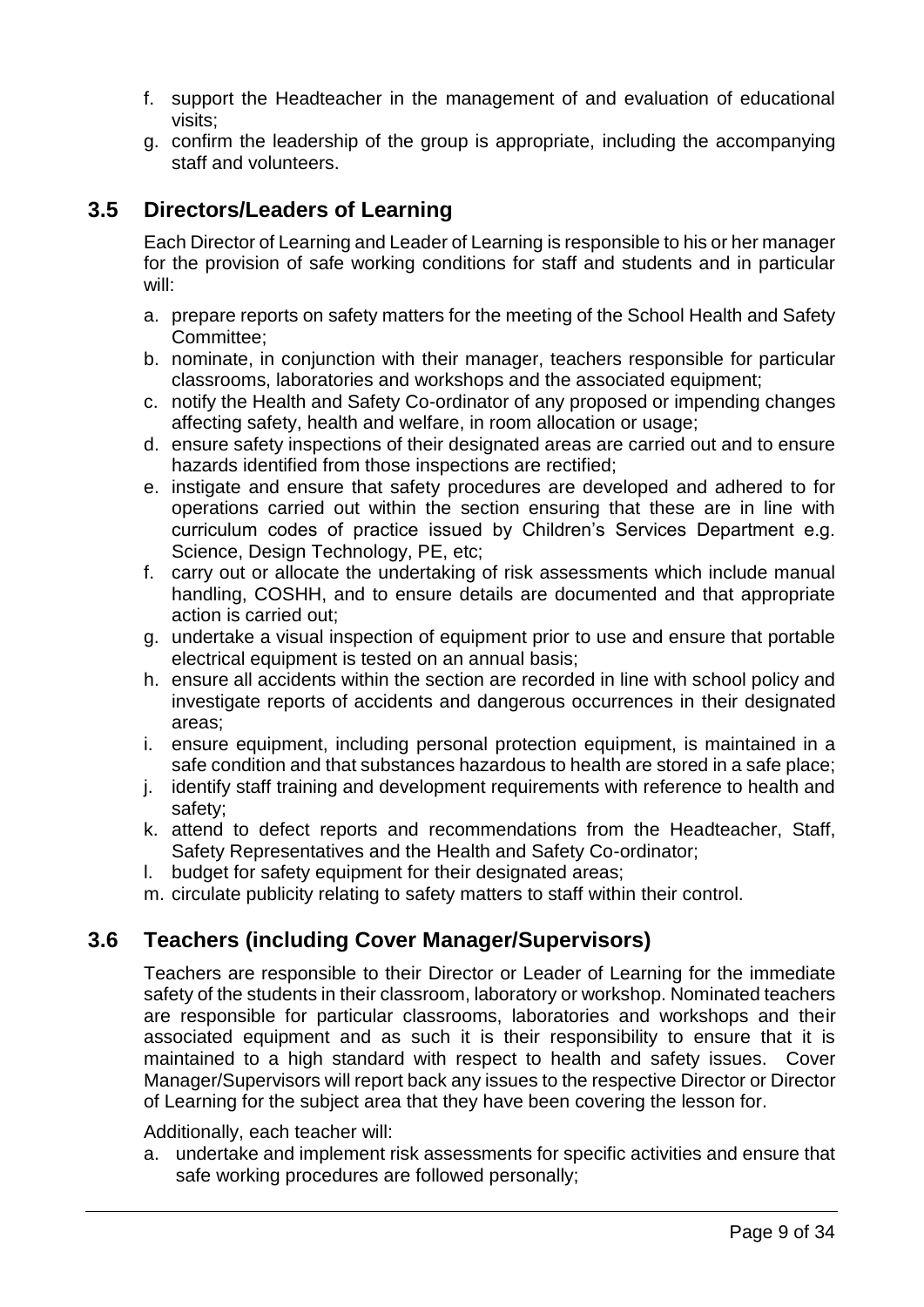- b. give adequate safety information regarding the activity being undertaken prior to the activity commencing and during the activity as and when required;
- c. ensure that special working procedures, protective clothing and equipment, etc are provided and used where necessary;
- d. ensure that clear instructions and warnings are given to students verbally as often as necessary;
- e. ensure that the classroom and other areas are tidy and good housekeeping procedures are followed;
- f. undertake a visual inspection of equipment prior to use and ensure that portable electrical equipment is tested on an annual basis;
- g. report defects and make recommendations to their line manager where necessary;
- h. ensure all accidents, incidents and near misses within the area of responsibility are recorded in line with the school policy.

### **3.7 Technician/Learning Support Professional**

The Technician/Learning Support Professional is immediately responsible to the teacher whilst the class is in session, otherwise their line manager is the Director of Learning - Science (Science Technicians) or Director of Learning – Technology & Enterprise (D&T/Food Technicians) or Director of Learning - SENCO (for learning Support Professionals).

Additionally, the Learning Support Professionals/Technician will:

- a. follow safe working procedures personally;
- b. be familiar with the general and particular safety rules that apply to their area of work;
- c. ensure that the classroom and other areas are tidy and good housekeeping procedures are followed;
- d. undertake a visual inspection of equipment prior to use and ensure that portable electrical equipment is tested on an annual basis;
- e. report defects to their line manager;
- f. ensure all accidents, incidents and near misses within the area of responsibility are recorded in line with the school policy.

### **3.8 First Aid Co-ordinators**

The First Aid Co-ordinators, when on duty are responsible for supporting health and welfare issues within the School and in particular will:

- a. be responsible for attending to and monitoring student or visitor illness/injury and to refer students to their own doctor or hospital as appropriate;
- b. maintain the school medical room and equipment;
- c. monitor student health records prior to entry and to report/advise the Health and Safety Co-ordinator of illnesses that need to be brought to the attention of specific staff (e.g. epilepsy);
- d. assist in the monitoring of first aid equipment and boxes on School site;
- e. assist in the development and health promotion activities at the School;
- f. ensure adequate numbers of staff are trained in first aid procedures and to coordinate the work of the First Aiders;
- g. ensure the necessary records are maintained relating to accidents associated with the work of the school.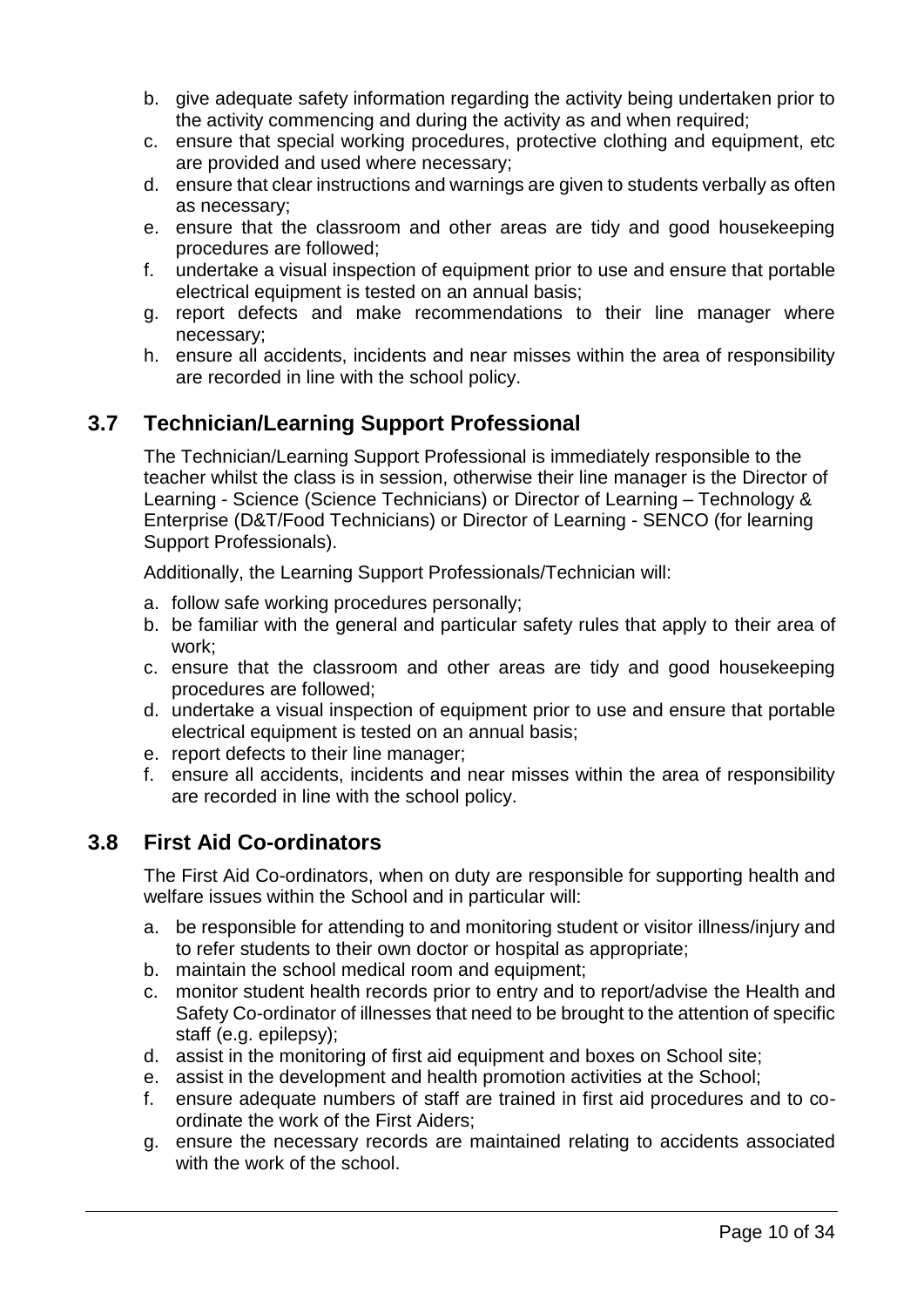### **3.9 Teacher in charge of the Library.**

The Teacher in charge of the Library is responsible for the implementation of the safety policy and for the general oversight of organisation and arrangements within the library area of the School.

As part of their responsibilities they will:

- a. undertake and implement risk assessments for specific activities and ensure that safe working procedures are followed personally;
- b. be familiar with the general and particular safety rules that apply to their area of work;
- c. ensure, in conjunction with designated staff, that the library and other areas under their control are tidy and good housekeeping procedures are followed;
- d. undertake a visual inspection of equipment prior to use and ensure that portable electrical equipment is tested on an annual basis;
- e. report defects to their line manager;
- f. ensure all accidents, incidents and near misses within the area of responsibility are recorded in line with the school policy.

#### **3.10 Careers and Work Experience**

The Associate Assistant Head with CEIAG responsibilities, supported by the Careers Advisor, is responsible for developing procedures to ensure that students, placed with employers for work experience as part of their programme, are not subject to unacceptable risks and in particular they will:

As part of their responsibilities they will:

- a. ensure that all work placement providers are assessed prior to use for the first time;
- b. ensure arrangements are in place to comply with the guidelines issued by the County Council's Work Experience team (or other external provider) are implemented and monitored;
- c. assist in the assessment of placements where there are particular causes of concern;
- d. ensure risk assessments are carried out for young people employed by or on work experience placement with the school and communicated to parents/carers;
- e. ensure work experience employers are provided with written documentation indicating hazardous work areas/tasks that must not be undertaken by students unless proof of training/competence is available.

#### **3.11 Managers/Staff with supervisory responsibilities within Support Staff teams**

Each manager is responsible to their line manager for the provision of safe conditions for staff, students and visitors and will:

- a. attend to defect reports and recommendations from the Headteacher, staff, Safety Representative and Health and Safety Co-ordinator;
- b. conduct regular inspections of their area of responsibility and rectify hazards identified from those inspections;
- c. budget for safety equipment for their area of responsibility;
- d. instigate and ensure that safety procedures are developed for operations carried out within their area of responsibility;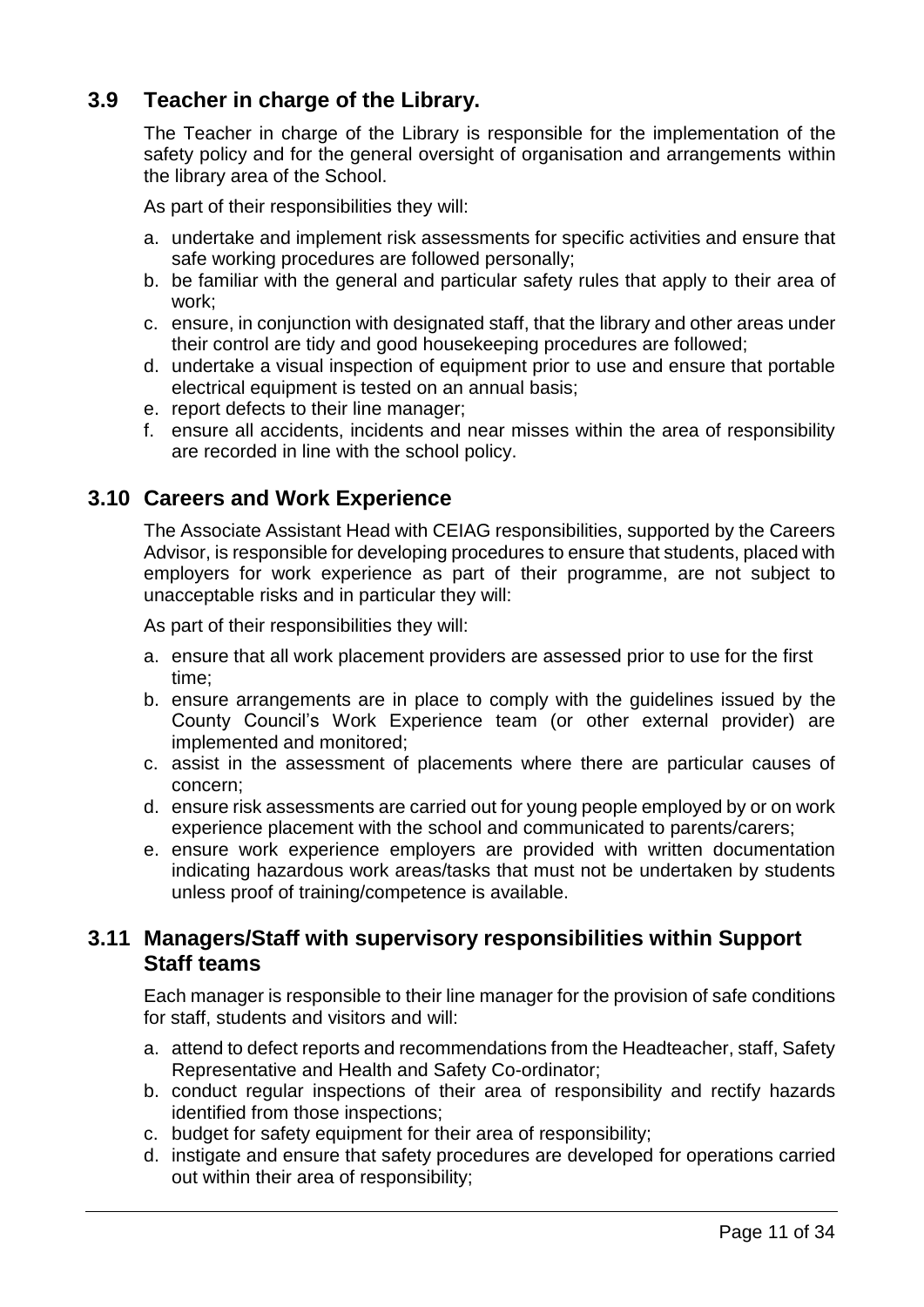- e. ensure that risk assessments, including manual handling, noise, COSHH, and visual display unit assessments are undertaken and documented and that appropriate action is carried out;
- f. ensure all portable electrical equipment is tested on a regular basis;
- g. ensure equipment, including personal protection equipment, is maintained in a safe condition and that substances hazardous to health are stored in a safe place;
- h. ensure all accidents, incidents and near misses within the area of responsibility are recorded in line with the school policy.

#### **3.12 The Site Manager will ensure that:**

- a. reports on health and safety matters with respect to the school buildings and grounds are prepared;
- b. safety procedures are developed and adhered to for operations carried out within the school by their staff and by outside contractors under their control. In particular they must ensure work complies with the Construction (Design and Management) Regulations:
- c. records of hazards identified on site by staff are kept, along with the remedial action taken and when;
- d. when liaising with contractors, assume the duties as outlined in 3.15 below;
- e. routine maintenance checks and inspections required by legislation of fixed service equipment, i.e. boilers, pressure vessels etc. are undertaken;
- f. the provision and maintenance of all 'fire' equipment and for the preparation and review of Fire Risk Assessments;
- g. ensure all accidents within the area of responsibility are recorded in line with the school policy.

#### **3.13 The Site Team will:**

- a. ensure that routine maintenance checks and inspections required by legislation of fixed service equipment, i.e. boilers, pressure vessels etc. are undertaken;
- b. ensure that premises safety inspections are undertaken e.g. weekly, bi-termly, and keep records of any faults identified (if appropriate);
- c. attend to defect reports and recommendations from the Headteacher, staff, Safety Representative and Health and Safety Co-ordinator;
- d. ensure that all portable electrical equipment is tested on an annual basis;
- e. ensure all accidents within the area of responsibility are recorded in line with the school policy;
- f. ensure equipment, including personal protection equipment is maintained in a safe condition and that substances hazardous to health are stored in a safe place.

#### **3.14 Trade Union Safety Representative**

In accordance with the Safety Representatives and Safety Committee Regulations the safety representative will, where appointed:

- a. represent the employees in consultation with the employer and with their representative; investigate potential hazards and dangerous occurrences at the workplace and examine the causes of accidents at the workplace;
- b. investigate complaints by any employee he/she represents relating to health and safety and welfare at work;
- c. represent employees in consultations with inspectors of the Health and Safety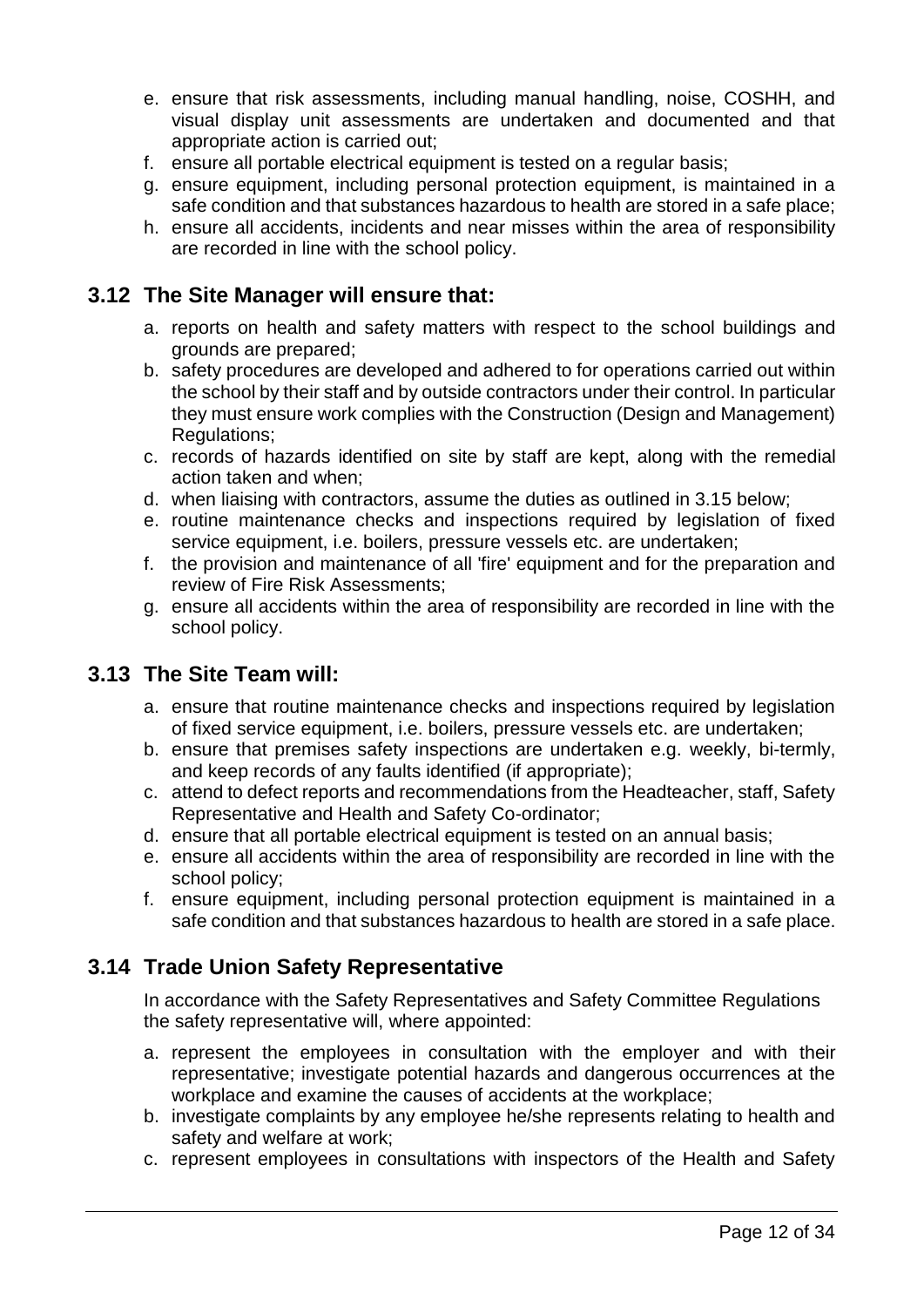Executive and of any other enforcing authority;

- d. receive information from Enforcement Inspectors;
- e. attend meetings of safety committees to which they are elected;
- f. inspect the workplace if they have given the employer or their representative reasonable notice in writing of their intention to do so and have not inspected it in the previous three months. He/she may carry out additional inspections where there are substantial changes in work conditions.

### **3.15 Staff Liaising with Contractors**

Staff liaising with contractors carrying out work at the school should bear in mind that they have a responsibility to take appropriate action if they observe the contractor or his employees using any working practice or item of equipment which the member of staff considers to be dangerous or potentially dangerous. Such action could include reporting the matter to the Site Manager for them to rectify or, failing that, reporting to the Health and Safety Co-ordinator .

Staff must ensure that contractors arriving at site, must report to Reception and a nominated person ensures that the contractors are informed of any hazards on the school site e.g. asbestos. Approval must also be gained by the contractor to start work. Only those staff nominated by the Headteacher to liaise with the contractors must undertake this activity due to the procedures put in place by the school to implement the County Council's Asbestos Management in the Workplace Policy and the Safety Management of Contractors Policy.

### **3.16 Members of Staff Generally**

Each member of staff is responsible for his or her personal safety and that of other persons in the School by the proper observation of School rules and procedures (e.g. by ensuring visitors report to the Reception Area on arrival at the school).

Staff are reminded of the general duty imposed by the Health and Safety at Work etc. Act 1974 at Sections 7 and 8:

*'It shall be the duty of every employee while at work*

- *a) to take reasonable care for the health and safety of himself and other persons who may be affected by his acts or omissions at work, and,*
- *b) as regards any duty or requirement imposed on his employer or any other person by or under any of the relevant statutory provisions, to co-operate with him so far as is necessary to enable that duty or requirement to be performed or complied with.'*

*'No person shall intentionally or recklessly interfere with or misuse anything provided in the interests of health. safe or welfare in pursuance of any of the relevant statutory provisions,'*

#### **3.17 Students**

Each student is responsible for their personal safety and that of their colleagues by proper observation of school rules and procedures.

In particular, each student will:

a. observe standards of dress and behaviour appropriate to the working situation.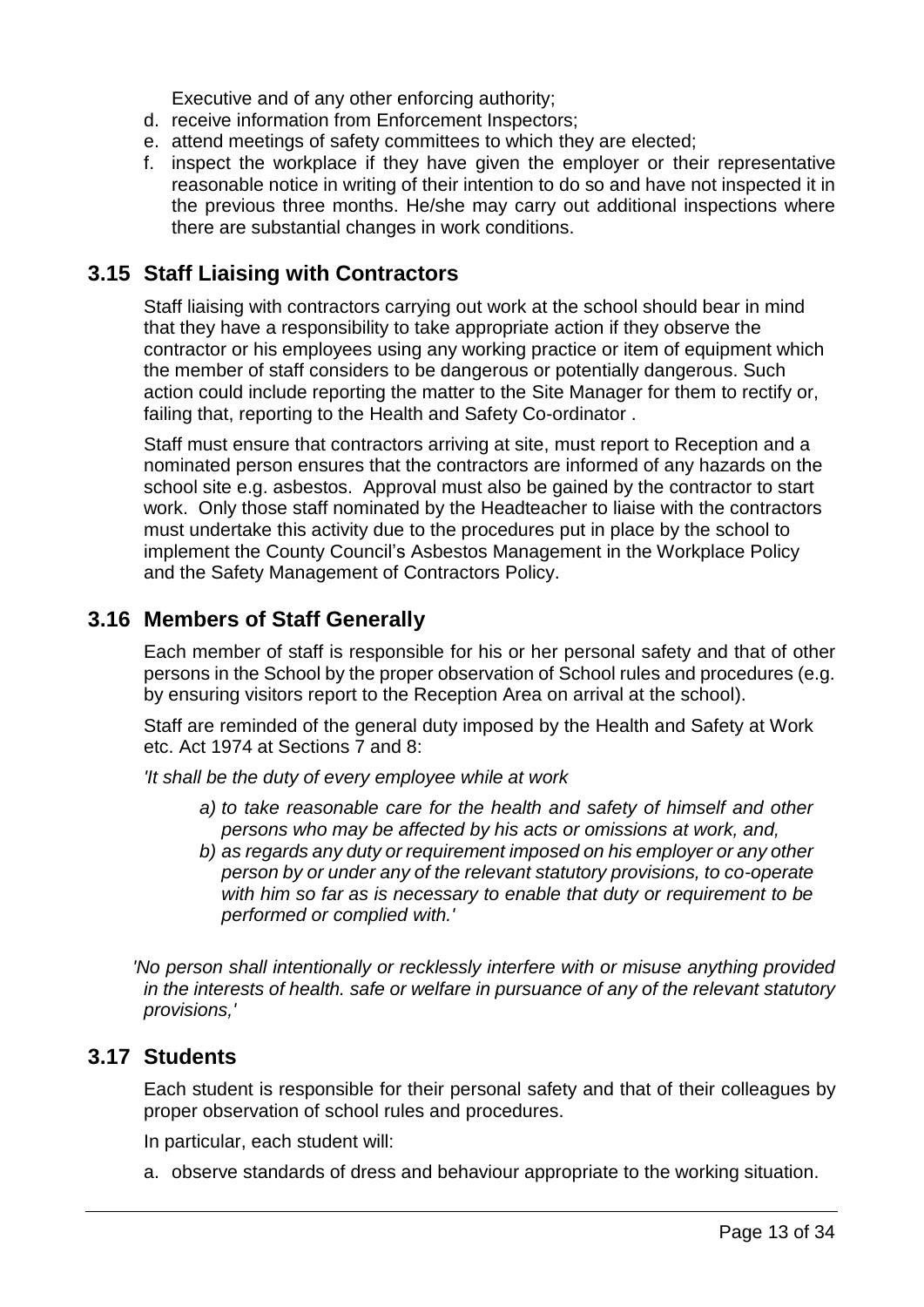- b. heed warnings and observe rules and ask for such warnings and rules where they are not made obvious.
- c. not wilfully misuse, neglect or damage things provided for safety.
- d. observe rules highlighted under the students responsibilities within the "Behaviour for Learning in a Nurturing School" policy.

# <span id="page-13-0"></span>**4. Provision of competent health and safety advice**

To ensure compliance with legislation, the East Sussex County Council Health and Safety team will:

- 1. advise on health and safety legislation and best practice. This supports and enhances the policy, guidance documents and model templates that are issued to ensure compliance with health and safety legislation.
- 2. provide access to a web based auditing tool and inclusion within the audit programme to support compliance with health and safety legislation and best practice.
- 3. visit site to provide advice and guidance on a range of health and safety topics.
- 4. publish health and safety newsletters to keep health and safety co-ordinators up to date on health and safety legislation.
- 5. provide an onsite induction for new Executive Headteachers, Headteachers, Heads of School and Health and Safety Co-ordinators.
- 6. provide access to the ESCC online incident reporting system and completion of RIDDOR reportable accidents to the Health and Safety Executive by the Health and Safety Team.
- 7. undertake the role of Radiation Protection Officer for schools.
- 8. provide access to a CLEAPSS Certified Radiation Protection Adviser.

The East Sussex County Council Health and Safety Team are:

- Kim Hicks CMIOSH (Chartered Member of IOSH) with a total of 27 years' experience in H&S, 21 of those years within the education sector
- Judy Benoy CMIOSH (Chartered Member of IOSH) with total of 27 years with 7 years within the education sector – Judy leads the competent advice for the corporate departments and will also advise schools as and when required
- Rebecca Courtneidge Grad IOSH (graduate member of IOSH) with 9-10 years' experience in H&S within the education sector.

### <span id="page-13-1"></span>**5. Health and Safety Committee**

The Health and Safety Committee representing the various groups within the School is comprised of:

- Business Manager with Health and Safety Co-ordinator responsibility (Chair)
- 1 Member of the Governing Body (Link Governor)
- Deputy Head
- Directors of Learning of Technology & Enterprise (DT)/Science/PE
- Union Safety Representative (at least 1 representative from a teaching staff union)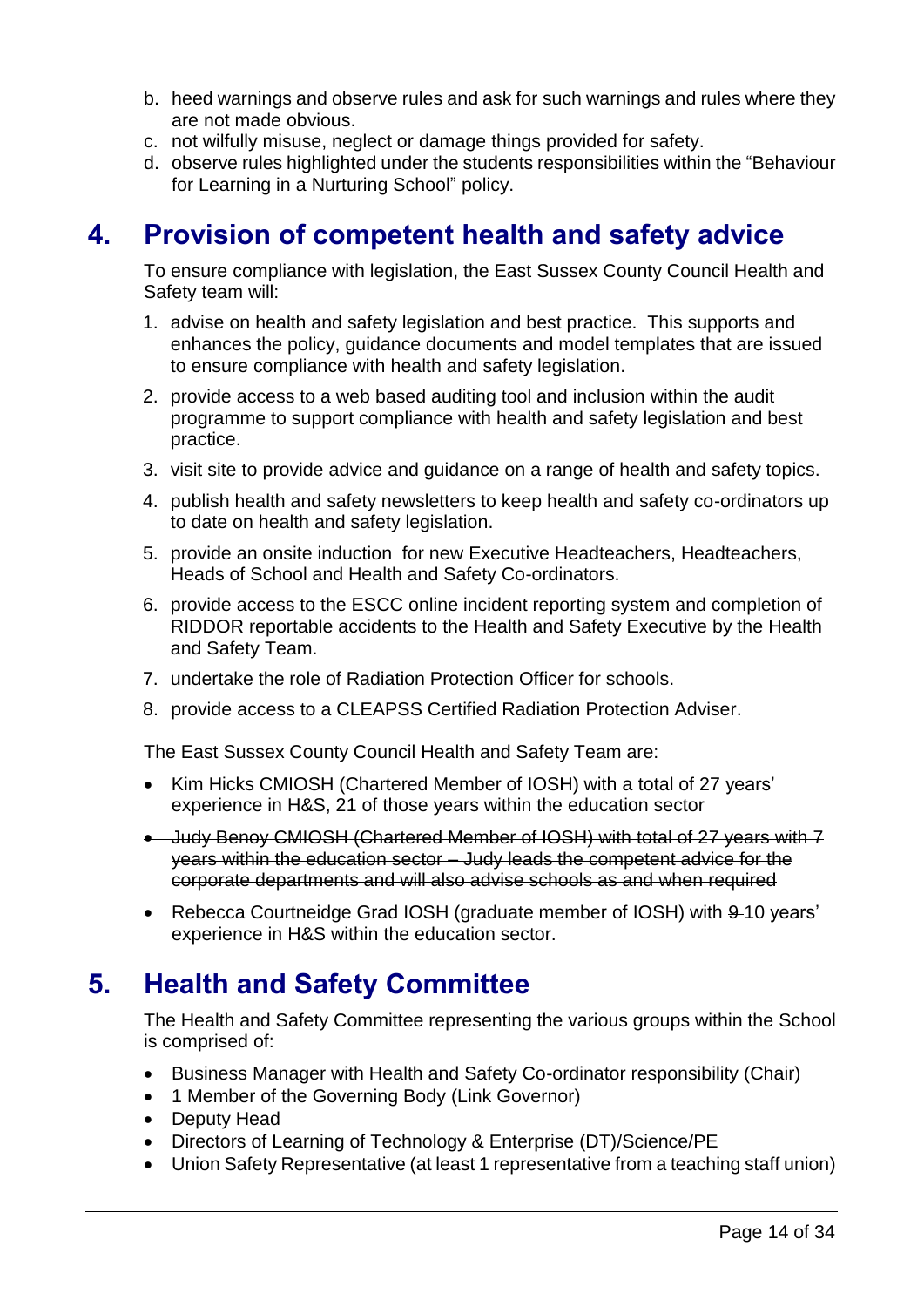- Site Manager
- Educational Visits Co-ordinator (EVC)
- Support Staff representation, to include Student support/medical staff in charge of first aid/welfare

*Where possible efforts must be made to ensure as wide a spread of curriculum and support areas of the school are represented at each meeting.*

#### **5.1 Overall Function and Objective:**

To provide effective communication and consultation between both management and employees, to ensure that the health and safety policy is properly maintained and developed.

#### **5.2 Specific Functions:**

- To consider information, statistics and reports relating to health, safety and welfare matters affecting the operational area within the purview of the Committee generally and to make recommendations/observations to the Senior Leadership Team (SLT) and the Governing Body accordingly.
- To consider and make recommendations to the Governing Body regarding individual health and safety problems which have not been resolved at operational management/ safety representative level.

*Note: The School Health and Safety Committee, before considering any individual health, safety and welfare problem, shall satisfy itself that all possible steps have been taken to resolve the problem at departmental/ section level. The Committee shall normally not consider such cases until the above action has been taken. In the event of a safety matter not being resolved within the Committee, any representative is free to take the matter up with the Governing Body through their staff representative.*

- To develop policy to improve and maintain health and safety issues for staff and students.
- To encourage the implementation and maintenance of effective safety rules and practices at departmental level.
- To encourage effective communication regarding health, safety and welfare matters.

### <span id="page-14-0"></span>**6. Crisis Management**

A crisis management team has been set up to assist in the reduction of major hazards and risks and to action a recovery plan in the event of a serious incident. A separate Crisis Management Plan has been developed by the school and the role of the Crisis Management Team is summarised below.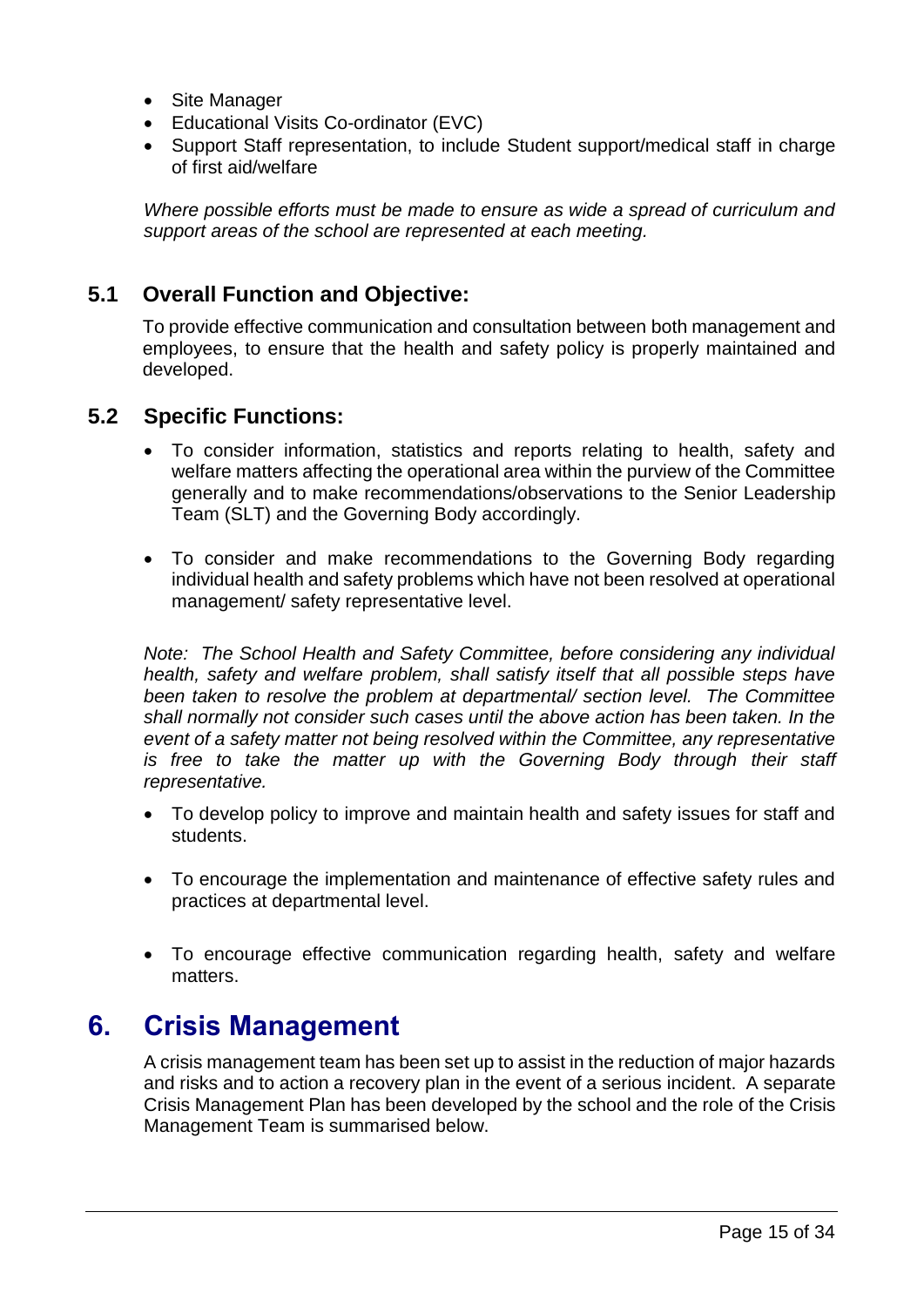### **6.1 Crisis Management Team:**

- The Headteacher:
- Deputy Headteacher(s);
- Health and Safety Co-ordinator(Business Manager);
- Site Manager;
- Headteacher's PA
- IT Network Manager
- Chair of Governors and/or Health and Safety Governor.
- [Plus suitable nominated reserves to above]

### **6.2 Function of the Crisis Management Team:**

- To act as the decision-making authority for the management of an incident.
- To develop the procedures and practices to be used for handling emergency situations and communicating these to all employees of the organisation.
- To establish and maintain a crisis management centre. The centre will have the necessary equipment available for rapid activation during an emergency. The equipment includes communications equipment, emergency plans and procedures, a log to record all actions taken during the crisis, necessary office equipment and supplies and appropriate maps and building plans.
- To assess the nature, degree and likelihood of threats to the organisation's interests (personnel, facilities, information and other assets) in order to determine the vulnerability to those threats of the organisation's personnel, facilities or assets.
- To test the crisis management plan on a regular basis to ensure that it is feasible and realistic. Whenever the plan is found to be deficient immediate corrections will be made.

# <span id="page-15-0"></span>**7. COVID-19**

A school specific Full Reopening of School Risk Assessment on COVID19 has been undertaken and has been approved by the governing body. This risk assessment is regularly reviewed and is available to staff on the school website (see link to latest version in Appendix 3). The school will also keep staff updated on any changes to the risk assessment as circumstances in school, and/or public health advice, changes. or associated policies/procedures.

The school regularly reviews the government guidance on COVID19 and ensures that policies, procedures and risk assessments are in place.

The school regularly reviews the government guidance on COVID-19 and will increase or reduce control measures in line with outbreak management and contingency plans for the school and local area. The main control measures to manage COVID-19 are:

- Ensuring good hygiene for everyone
- Maintaining appropriate cleaning regimes
- Keeping occupied spaces well ventilated
- Following public health advice on testing, self-isolation and managing confirmed cases of COVID-19.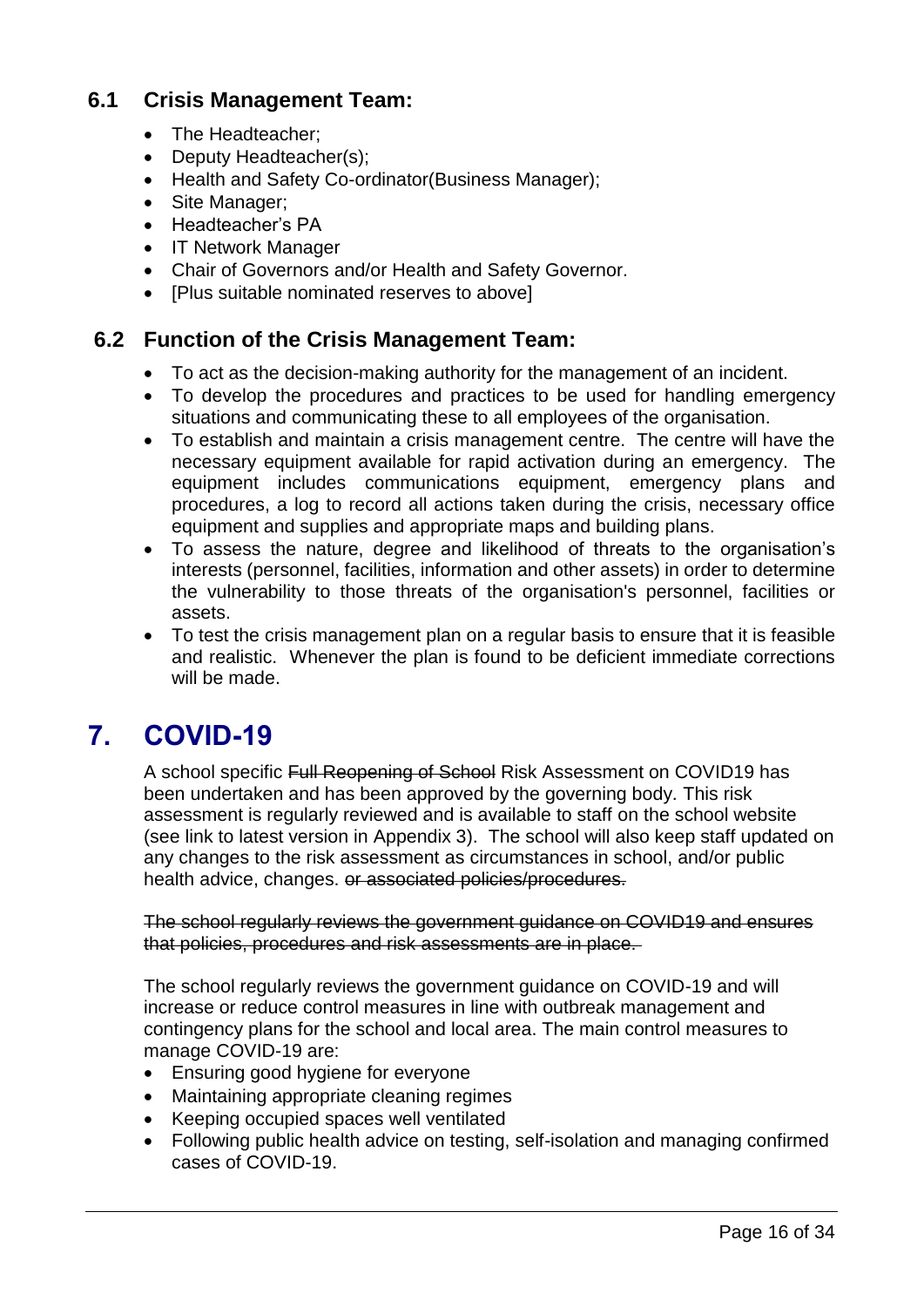# <span id="page-16-0"></span>**8 General Emergency Procedures**

The summoning of emergency services is via the Heads PA and/or staff on Reception.

Out of school hours, please contact emergency services by dialling 9 - 999 and the onduty member of the site team.

In the event of a major disaster the Crisis Management Team (see above) must be alerted.

# <span id="page-16-1"></span>**9. Fire Procedures (also see Fire Safety Policy)**

The signal for evacuation will be the continuous ringing of the fire bell. Always evacuate the school if the fire alarm sounds – assume every alarm could be for real. Never re-enter the building while the alarm is still sounding of before a senior member of staff has confirmed it is safe to do so.

On hearing the alarm, leave the room you are in and proceed to the nearest safe exit out of the building, switching off the lights, closing the doors and windows as exiting the room.

Everyone must walk swiftly  $-$  not run  $-$  and take no belongings with them.

When outside the building assemble the students at the assembly point, which would be on the main school playground (unless deemed unsafe to do so by a designated senior member of staff, when an alternative location, on the school playing field alongside the boundary hedge that borders Broad Road, will be used). Check that all students/visitors/volunteers, etc are accounted for.

**Assembly Points:** Main school playground located at the back of the school, (students in tutor group order) or if this assembly point is considered unsafe, to locate on the main playing field lining up from the hedge bordering Broad Road, (again in tutor group order) between the two posts, that mark out both the start and end of the student assembly lines.

Progress and Support Assistants Pastoral Support Leaders and/or Student Support Staff are responsible for taking the registers to the designated assembly point and tutors will collect their register from them and report to them once their register has been taken, reporting any missing students to their Director of Student Progress and/or member of the Senior Leadership Team.

Nominated staff in Reception are responsible for taking staff registers and visitors book to designated assembly points and checking that all staff/visitors are accounted for, reporting any missing staff/visitors to a member of the Senior Leadership Team.

**Teaching and Cover Supervisor staff** must know the correct route for evacuating the class which they are teaching, and it is the responsibility of the Headteacher to define the route and inform all members of staff. They are responsible for maintaining clear access to that escape routes at all times, and for helping to maintain access to the other escape routes. Teachers and Cover Supervisors will be responsible for evacuating volunteers or other visitors to their classrooms in an emergency. Lunchtime Supervisors must be familiar with the necessary evacuation procedures when on duty.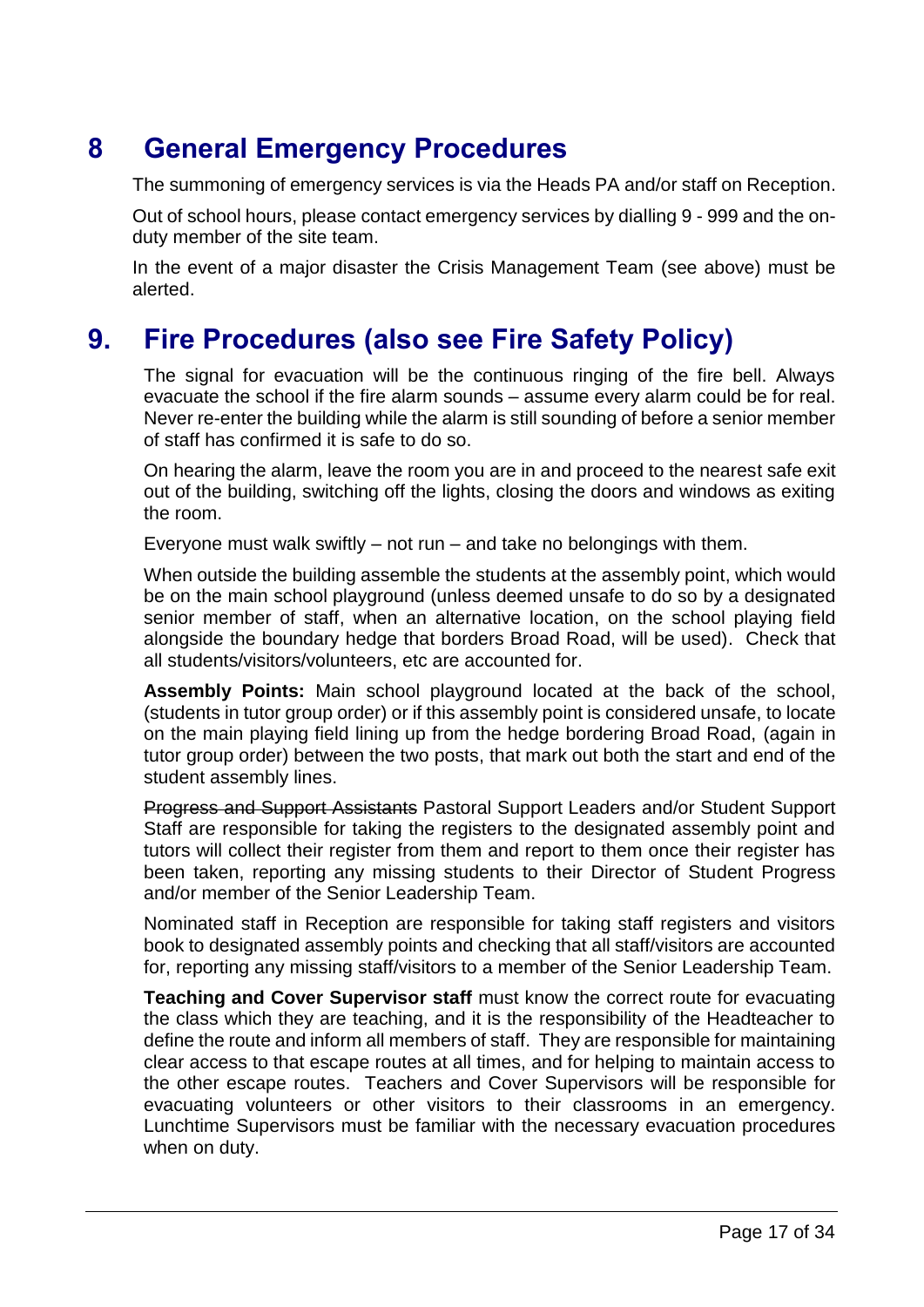Site staff will check the toilets. The Site Manager will arrange for any supplies of gas and/or electricity to be turned off should the need arise.

**The Health and Safety Co-ordinator** will organise practice fire evacuations as appropriate, but at least once every other term and (ideally) before the end of the first fortnight. Each fire drill will be recorded in the fire log by the Health and Safety Coordinator, and monitored for effectiveness by the Headteacher.

The extinguishers will be serviced and maintained as part of an annual contract. This contract will be monitored via the premises inspection. Any faults must be reported to the Site Manager and/or Health and Safety Co-ordinator for immediate remedial action. Emergency evacuation notices are displayed in all classrooms. The Site Manager will ensure that these notices are displayed in a prominent position as part of the premises inspection.

**Any student with special needs** must be given special consideration by their tutor/class teacher, as to whether or not a Personal Emergency Evacuation Plan (PEEP) is required. This will need to be devised with the Health and Safety Coordinator, in conjunction with the Student support/medical team, if the tutor/class teacher or SENCO identify a particular problem.

A **fire risk assessment** has been completed for these premises and will be reviewed on an annual basis or when any changes occur.

Should during the COVID pandemic, any modifications be needed to the usual fire procedures as a result of measures in school, these will be as stated in Appendix 2.

### <span id="page-17-0"></span>**10. Bomb Incident Management**

Unlike fire evacuations it is difficult to define clear, mandatory guidelines that must be followed. Some decisions must be made at the time in question depending upon the actual circumstances. Therefore, the Crisis Management Team will liaise with the Children's Services Department, Police and the Fire and Rescue Service and follow their advice on the evacuation procedure and assembly point. This will then be communicated to staff, students, visitors, etc by an appropriate means.

Any member of staff who receives information regarding a bomb on-site must immediately inform the headteacher or a member of senior management in their absence.

# <span id="page-17-1"></span>**11. First Aid Procedure (also see the First Aid Policy)**

There will be at least 6 people on the staff who will have a current full first aid training qualification, with the aim that there should be one qualified person on site at any one time.

The named first aiders for the school are listed in Appendix A at the end of this document and also published in school on the first aid signs that are located in each classroom, communal areas and in offices.

First aid boxes are kept in the Student Support/Medical Office, Reception, Staffroom and in the two school minibuses. The First Aid Co-ordinators in Student Support/Medical provide first aid support and maintains a central supply of first aid materials to supplement first aid boxes. Parents/Carers will be expected to inform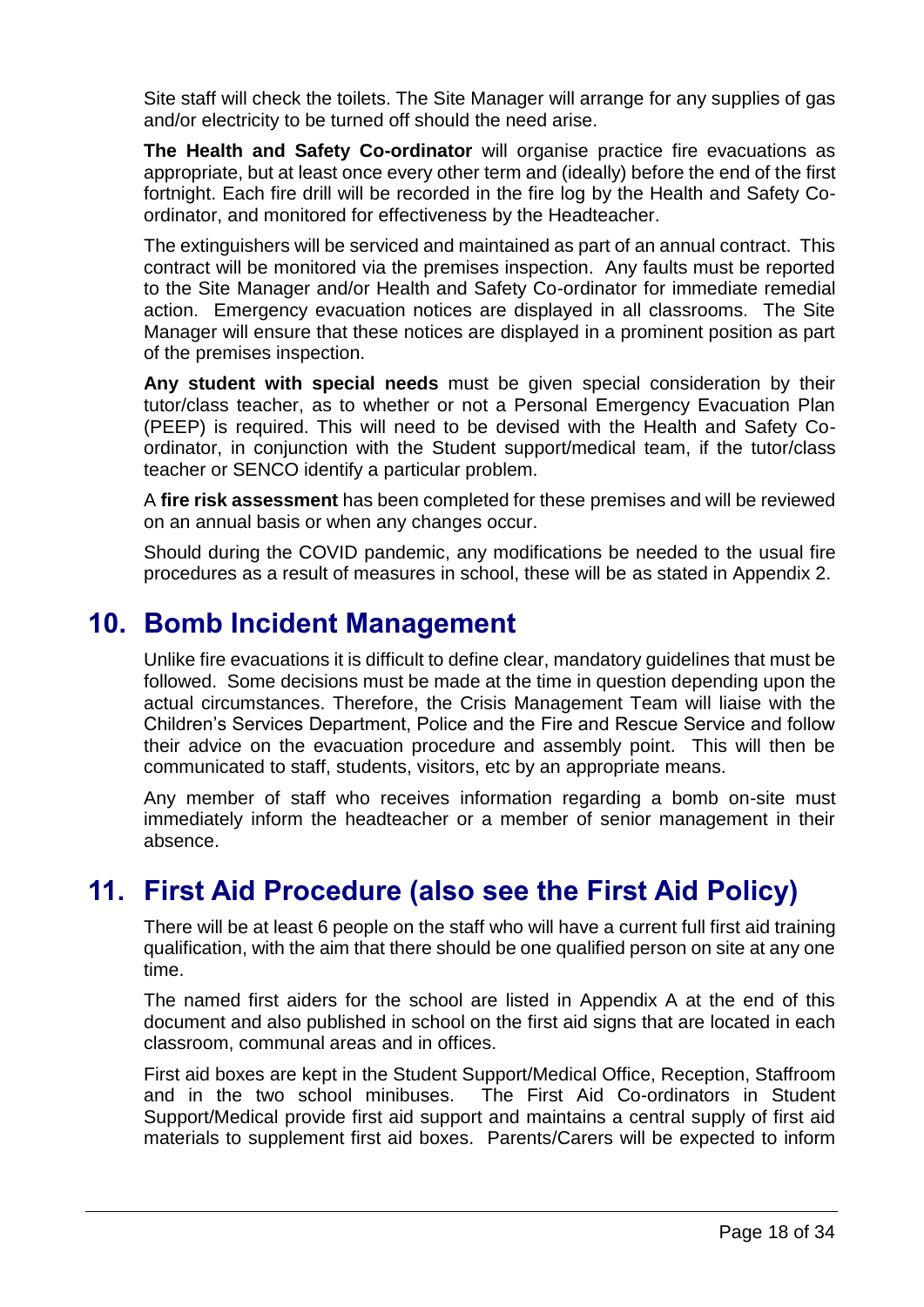the school if their child has an allergy and a list of any such children will be kept and displayed.

All injuries which come to staff attention, no matter how slight, should be recorded on the minor injuries form records database, known as "Medical Tracker" and/or County Council's on-line incident reporting system.

In case of doubt as to whether or not a child's parent/carer should be immediately alerted, contact Student support/medical for advice. Staff are to err on the side of caution. In the event of an accident, if the parents/carers (and their nominated contacts) are unavailable, we may consider it wise to send a student directly to hospital. In these cases, the student will be accompanied by a member of staff.

Should during the COVID pandemic, modifications be needed to the usual first aid procedures as a result of measures in school, these will be as stated in Appendix 3.

# <span id="page-18-0"></span>**12. Incident/Accident Recording and Reporting (also see the Incident Reporting and Investigating Policy)**

**In the event of an accident the following procedure must be followed:**

- render any equipment inoperative.
- summon assistance.
- if the injury is of a minor nature ensure follow-up treatment is carried out by reporting to the qualified First Aider.
- if the injury is of a major nature then an ambulance should be summoned immediately without undue delay attempting to contact parents or carers.
- if the injured is mobile then they should be taken for emergency treatment to the Hospital. The Health and Safety Co-ordinator is responsible for arranging for a member of staff to transport the student/staff to hospital.

No student may be sent to hospital unless accompanied by an adult. The member of staff taking the injured person should:

- stay with the injured person and return with them; or
- stay with the injured person until the parent/carer arrives at the hospital and return to school.

All staff must report any incident, accident (including violence), dangerous occurrence or near misses involving themselves or visitors/volunteers by recording the details on the County Council's on-line incident reporting system. The Student support/medical Team will assist with the recording of these details. Student accidents, depending on the severity will be reported either on the minor injuries form and/or County Council's on-line incident reporting system.

Specified categories of incidents are reportable to the HSE and these will be undertaken by the ESCC Health and Safety team.

All accidents will be investigated to prevent re-occurrence. The Health and Safety Co-ordinator will monitor the accidents to identify trends. The Governors Health and Safety committee will also receive information on accidents at each meeting.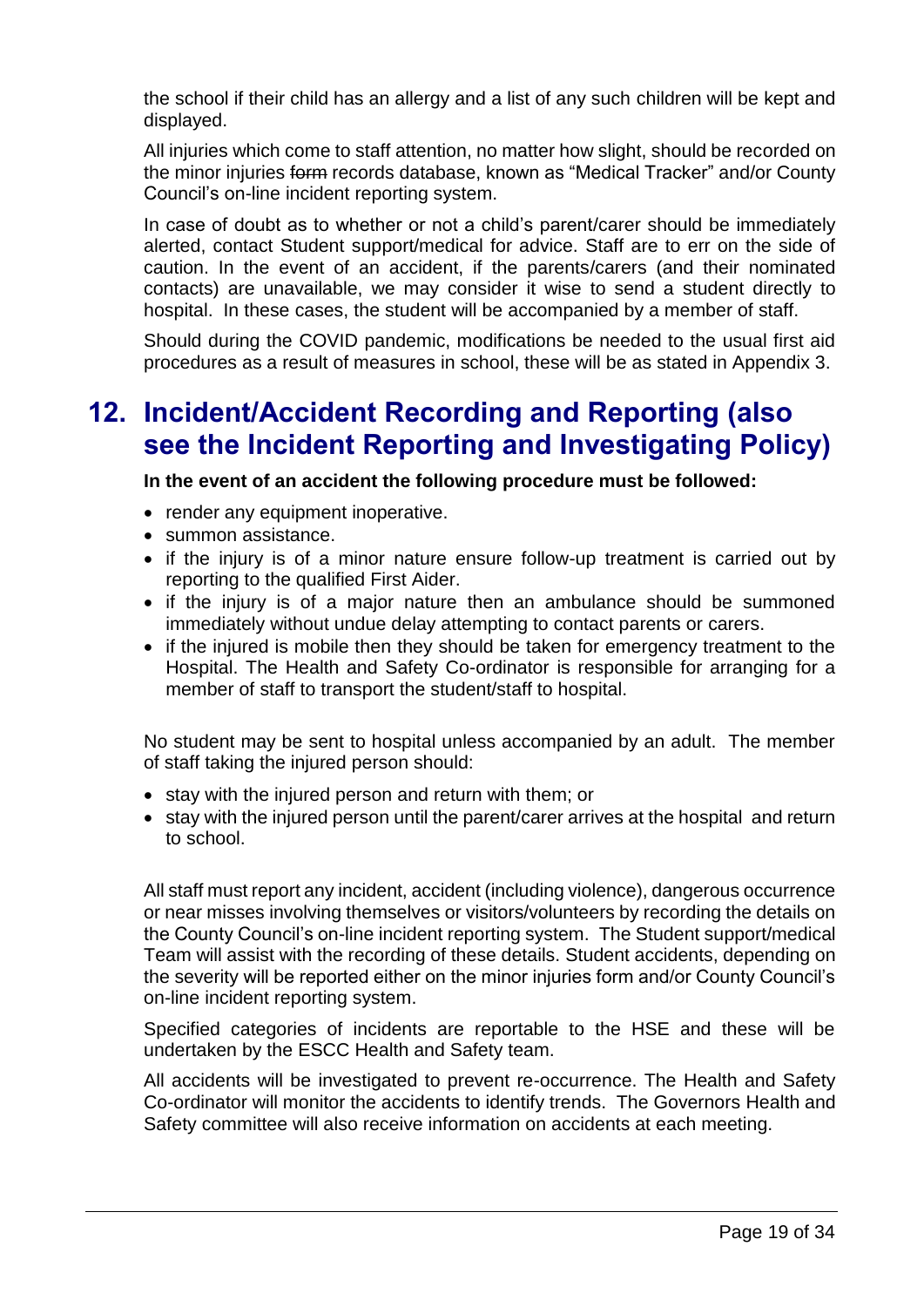# <span id="page-19-0"></span>**13. Health Issues**

### **13.1 Smoking (also see the No Smoking at Work Policy)**

In an effort to reduce the risk to health from passive smoking, there is a No Smoking Policy in place. For the purposes of this policy this includes e-cigarettes.

### **13.2 Alcohol and Drug Abuse (also see the Drugs and Alcohol at Work Policy)**

Staff attending work while under the influence of alcohol or drugs creates an unprofessional image of the school and increases the risk of accidents both to themselves and to colleagues. To minimise the probability of accidents from alcohol or drug abuse, staff whose judgment is impaired will be excluded from work and will be subject to disciplinary procedures.

If you are feeling depressed or anxious about either your work or social situation alcohol or drugs will not provide a long term solution*.* Support is available from the County Council's staff counselling service. This is a confidential service and they can be contacted on 0333 212 8382, the service is available 24 hours a day, 365 days a year. The School also offers its staff a 50% contribution to the Benenden Health Care scheme, which covers counselling as well as other forms of medical and emotional support.

Some drugs prescribed for medical reasons are likely to impair judgment and lower concentration. If you feel you are affected when on medication please inform your line manager so that additional arrangements may be made to safeguard you while at work.

### **13.3 Staff Wellbeing (also see the Stress Management Policy)**

Stress is defined by the Health and Safety Executive (HSE) as "the adverse reaction people have to excessive pressures, or other types of demands placed on them." This distinguishes stress from the pressures or challenges that provide the motivation for everyday living. Being under pressure can often improve performance but when demands and pressures become excessive, they can lead to stress.

People respond to pressure in different and individual ways. Much will depend on an employee's personality, experience, motivation and the support available from managers, colleagues, family and friends. Difficulties faced outside of work can also have an impact on someone's ability to cope or function well at work.

If stress is intense and sustained it can lead to mental and physical ill-health and contributes to employee ill-health and sickness absence. It is important that all staff are aware of the factors that can give rise to stress (stressors) so that where possible their causes can be foreseen and appropriately managed before damage/harm is done. The Headteacher will liaise with staff in identifying the individual stressors and, where practicable, steps will be taken to minimise/eliminate these stressors.

Workloads and stressors will be monitored on an on-going basis as part of 1:1 reviews.

Support is available from the County Council's staff counselling service. This is a confidential service and they can be contacted on 0333 212 8382, the service is available 24 hours a day, 365 days a year. The Benenden Health Care scheme as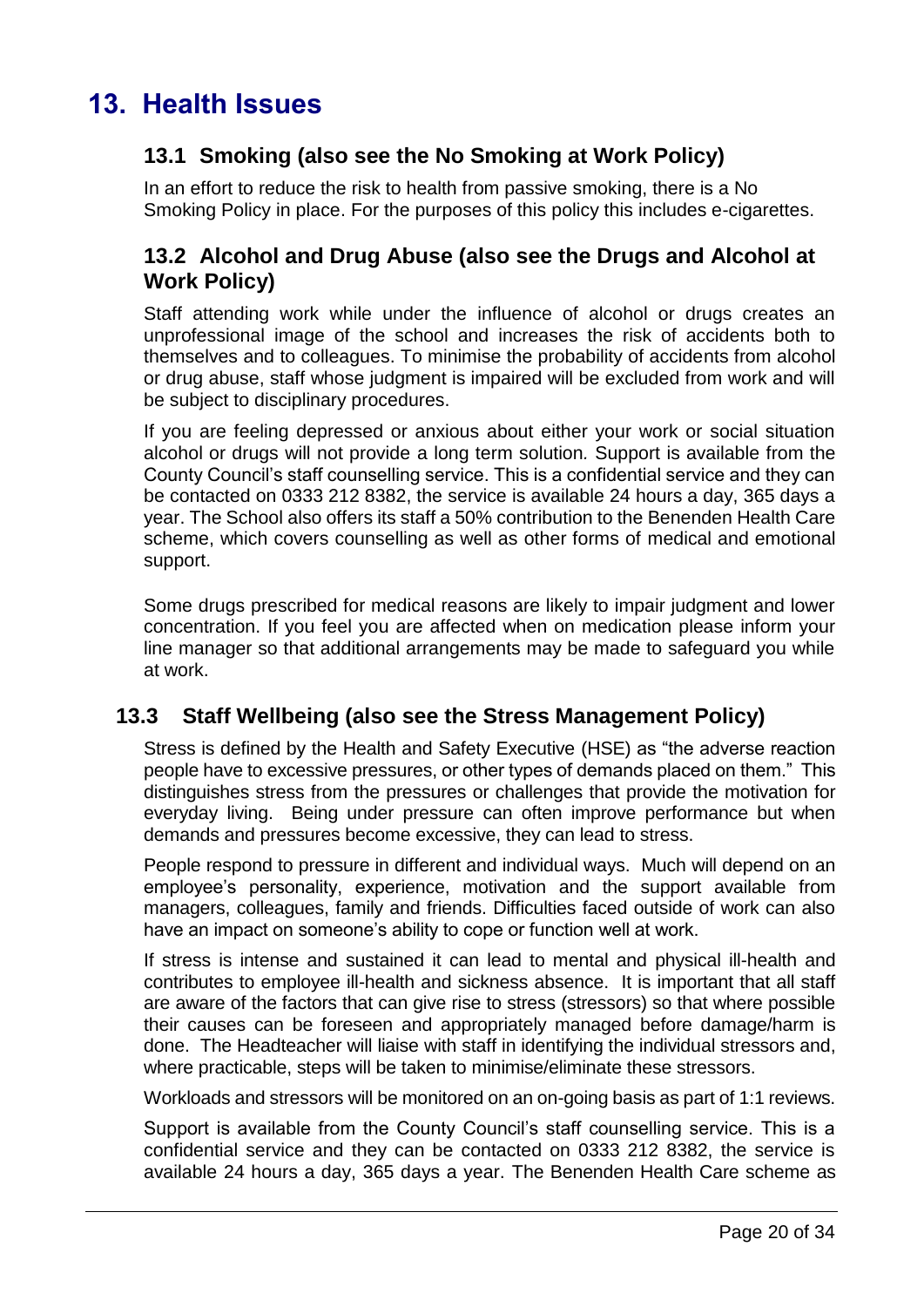noted in 13.2 is also available to our staff in order to provide further support in respect of our workforce wellbeing.

### **13.4 Expectant Mothers (also see New & Expectant Mothers Policy)**

Pregnancy should not be equated with ill health. It should be regarded as part of everyday life and its health and safety implications can be adequately addressed by normal health and safety management procedures.

Many women work while they are pregnant and many return to work while they are still breast feeding. Some hazards in the work place may affect the health and safety of new and expectant mothers and of their children. The policy sets out the known risks to new and expectant mothers and gives advice on what needs to be done to comply with the law.

#### **Procedure**

- Staff (full and part-time) are required to inform their Line Manager and the Personnel Section as soon as possible and in writing when pregnancy has been confirmed.
- The Line Manager will undertake a risk assessment of the employee work activity to ensure no risk to the health of the employee or the unborn child. Copies of the risk assessment will be kept and will be reviewed if circumstances surrounding the pregnancy alter in any way.
- The Health and Safety Co-ordinator is available to give advice at any stage of the process, but the general principles of common risk assessment will apply.

### **13.5 Communicable Diseases (also see the Communicable Diseases Policy)**

From time to time infectious diseases will occur amongst pupils and staff. Infectious diseases are more common amongst school-aged children. Good personal hygiene precautions are crucial to prevent the spread of infections and hand washing is the single most important intervention in the control of cross-infection.

Refer to the 'Communicable Diseases Guidance for Schools' document for:

- Guidance on who to contact for help and advice in relation to problems with communicable diseases at school
- Basic information on common communicable diseases, and guidance on where to get further up to date information
- Information on the role of local Public Health England Centres.

Refer to the COVID whole school Risk Assessment as per the link in Appendix 3, for latest guidance.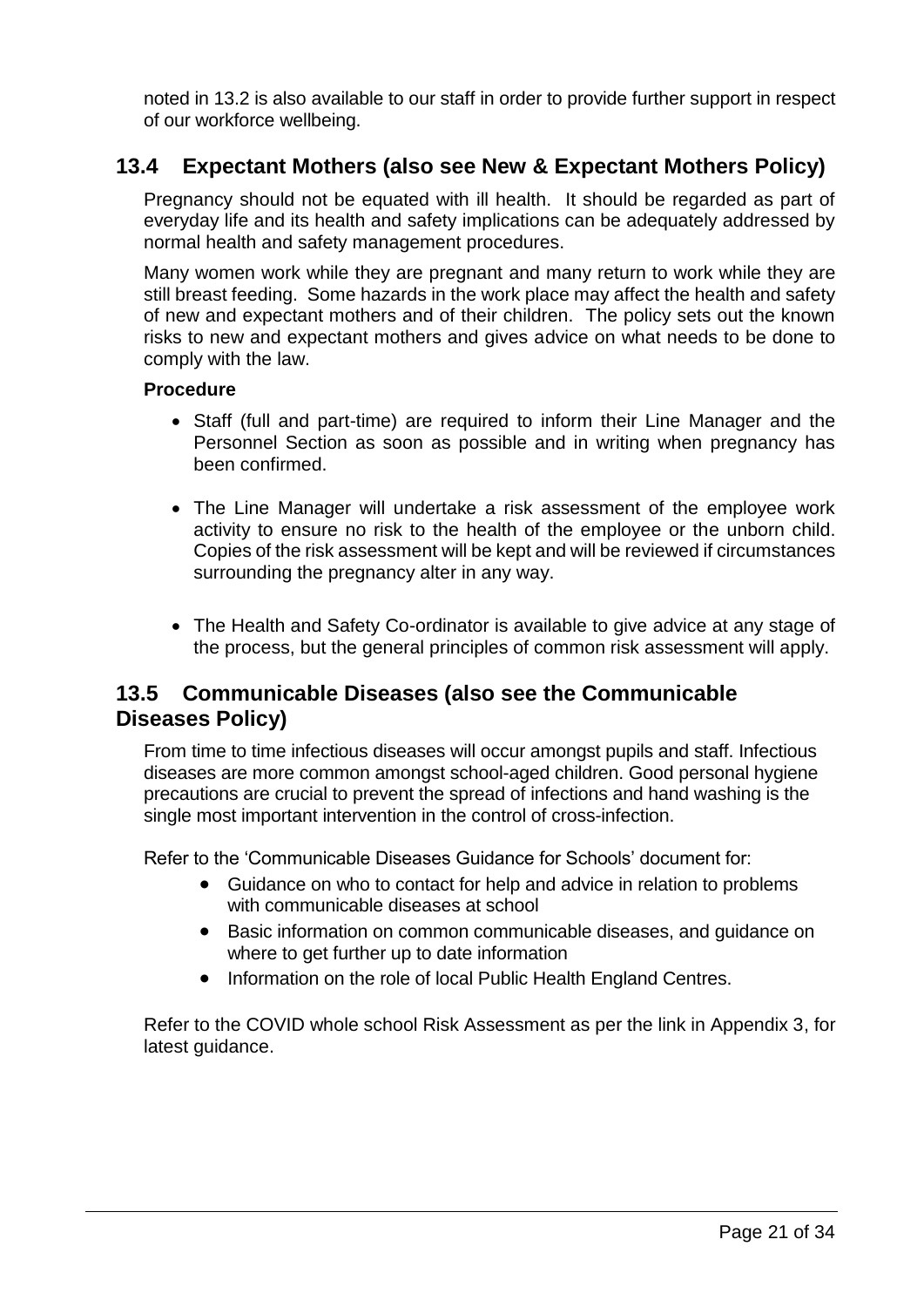# <span id="page-21-0"></span>**14. Risk Assessments and Guidance Notes/School Codes of Practice (also see Risk Assessment Policy)**

Specific risk assessments are required for activities involving fire, manual handling, substances and the use of display screen equipment while more general risk assessments must be completed for those activities where specific assessments have not been carried out.

Although risk assessments relating to most activities of the school will have been or will be completed on your behalf, all staff have a responsibility to make themselves familiar with both the general and the specific risk assessments relating to your area of work. Copies of these assessments are held by the Health and Safety Co-ordinator as well as being electronically available on the shared area of the network.

The following staff will complete risk assessments for the areas highlighted below:

- Premises Site Manager (with the Health and Safety Co-ordinator)
- Curriculum Directors and/or Leaders of Learning staff, as applicable
- Off-site Visits Educational Visits Co-ordinator
- Individual/specific Line Manager, as applicable
- COVID19 (Overall) Health and Safety Co-ordinator

Areas of work or activities that are deemed to be more hazardous are likely to have detailed, documented arrangements to minimise the associated risks. It is the responsibility of staff to make yourself aware of the contents of those relating to your area of work.

Various Codes of Safe Working Practice and guidance issued by East Sussex County Councils Children's Services Department and the Department for Education are available either in school or by accessing on the Web. Appropriate information is also held at Departmental level. All new and existing staff should be made aware of the contents relevant to them.

The Children's Services Department has published guidance on Off-site Activities and Educational Visits which details clear procedures to be followed when planning and arranging a visit.

#### **14.1 Departmental Health and Safety Policies**

All Directors or Leaders of Learning are responsible for drawing up and maintaining policies for Health and Safety within their Departments. These policies will be consistent with the school policy and will reflect the specific needs, practices and hazards relating to the Department.

These Departmental Policies will be part of the Departmental Guidelines issued to all members of staff teaching or working within the Department and held by the Health and Safety Co-ordinator.

### <span id="page-21-1"></span>**15. Specific Hazards**

Schools are not generally considered as dangerous places to work in, but they can still create risk of injury or to health. The hazards relevant to this school are detailed below along with the safe procedures put in place to manage the associated risks.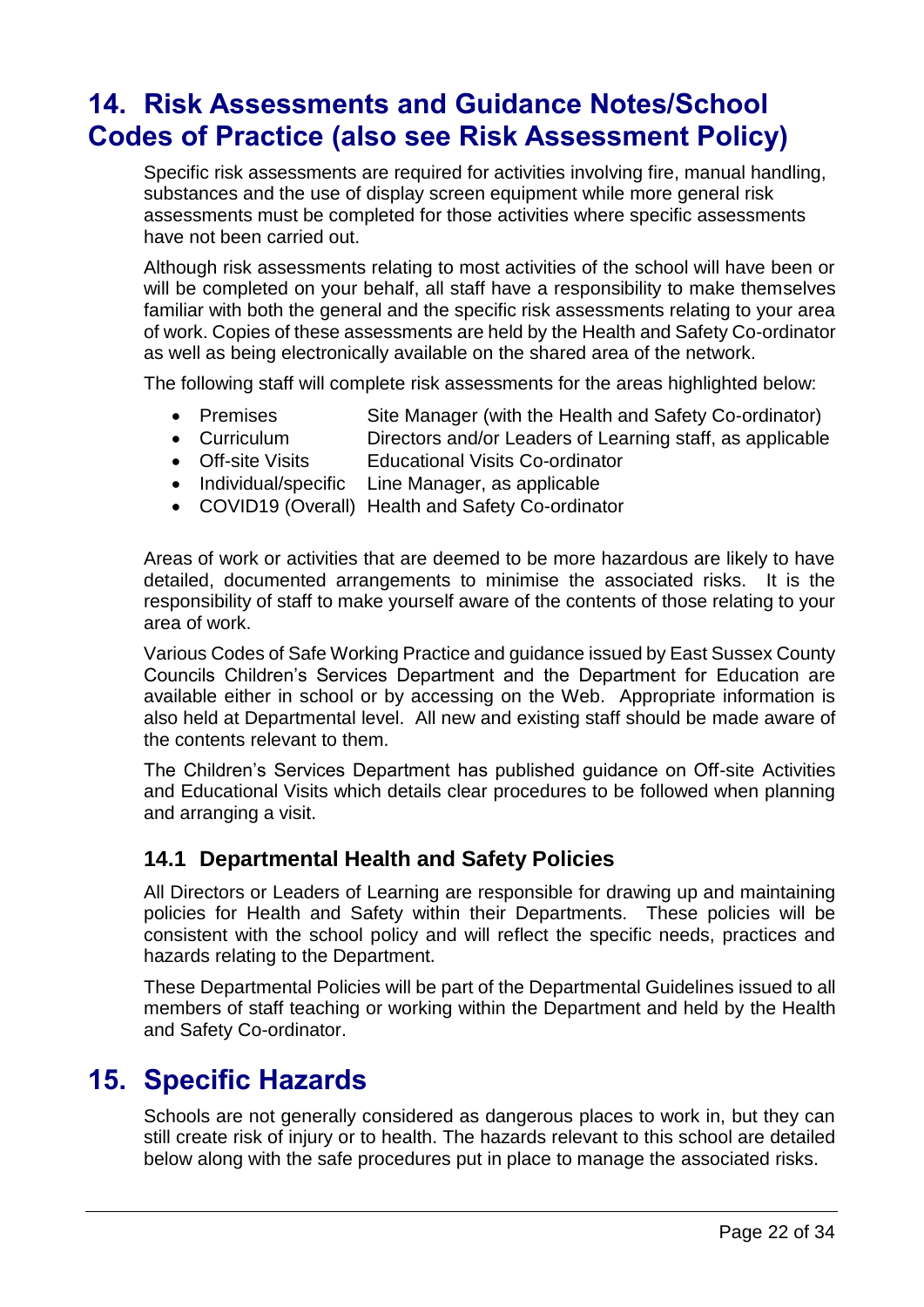### **15.1 Asbestos (also see the Asbestos Management in the Workplace Policy)**

The school has had an asbestos survey completed for the premises and staff will be informed of the locality of any asbestos containing materials within the school and should record that this has been undertaken. Asbestos materials in good condition are safe unless asbestos fibres become airborne, which may happen when materials are damaged. It is essential that where asbestos has been identified that staff follow the safe working systems within the school and ensure that the fabric of the building is not disturbed and follow the escalation procedure in the Asbestos policy where damage to an asbestos material has been identified. The Site Manager has been nominated to liaise with contractors to ensure that they are provided with relevant safety information and will approve works to be undertaken in school. The Health and Safety Co-ordinator is responsible for the development and reviewing of the asbestos management plan for the school.

### **15.2 Legionella (also see the Legionella Policy)**

The risk of contracting Legionellosis from our water system is low, but a managed approach to the condition and use of water systems is vital to manage risk, raise awareness of standards and ensure compliance with specific statutory requirements. Therefore, a process is in place to commission a risk assessment of our water systems that will be reviewed on a bi-annual basis or where there has been a physical change to the water distribution system along with the risk assessment recommended regular monitoring undertaken by the Site Manager.

### **15.3 Contractors (see also the Contractor Management Policy)**

Any contractor working for the school must be effectively managed from a health and safety perspective, for both legal and operational reasons. We ensure that contractors are competent to undertake works by using the County Council's approved list or by completing a contractor assessment questionnaire. Most works will be planned for out of school hours and in school holidays, however, staff will be informed when contractors will be on site. Pre-start meetings will take place to ensure any impact is minimised. Please see 3.15 of this document for further information on liaising with contractors.

### **15.4 Gas and heating systems**

All gas and heating systems will be regularly maintained by competent contractors. Any faults should be reported to the site manager/caretaker.

### **15.5 Security (see also guidance for schools on security)**

Arrangements are in place for the school site to be as secure as possible and in line with East Sussex County Council guidance. A risk assessment has been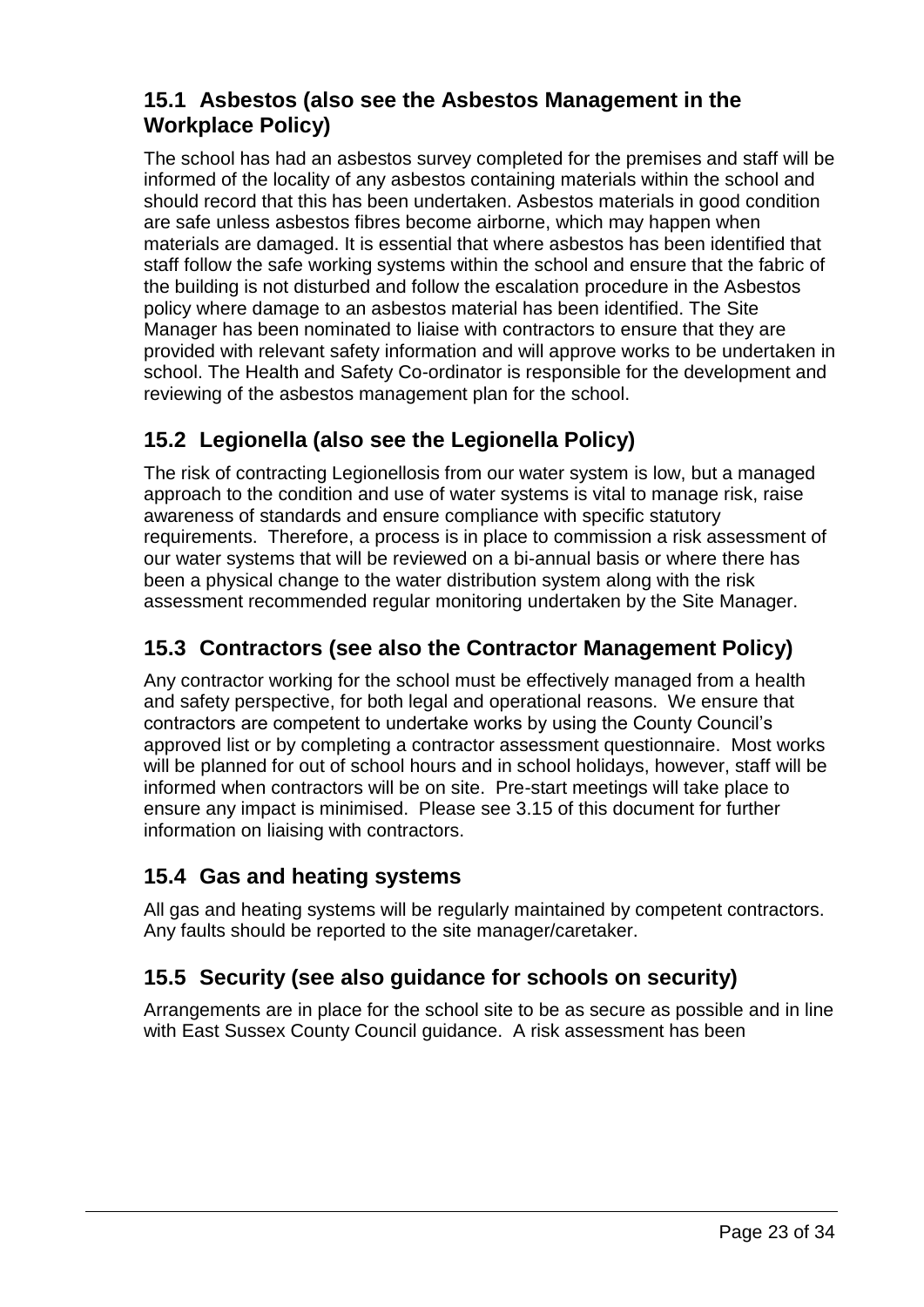undertaken to ensure that adequate controls are in place and it is essential that staff follow these procedures.

### **15.6 Display screen equipment (also see the Display Screen Equipment Policy)**

The school has a nominated DSE Assessor and a Workstation self assessment is undertaken to identify those staff who, through extended periods of their day spent working at a computer, would be considered as DSE 'users'.

The nominated DSE Assessor will ensure that all workstations (excluding student workstations) comply with the minimum standards as detailed within the County Council Policy. Employee workstations are assessed to identify the risks to health and safety and to remove and reduce any risks to the lowest practicable level.

DSE 'users' are entitled, if they wish, to an eyesight test, particularly if they are experiencing visual difficulties associated with the use of DSE, and if they request it.

The optician's fee for the eyesight test will be reimbursed by the school. The standard letter must be completed by the employee *prior* to the eye test, and taken to the optician. The employee must return the completed form to their line manager after the test.

If the optician confirms that a user requires new visual correction specifically for work with DSE, as indicated by a tick in box 3 of the Optometrist's Report, the school will pay a contribution towards the cost. It should be noted that some users who already wear glasses may or may not need special glasses for display screen work.

### **15.7 Electrical Equipment (also see the Electricity at Work Policy)**

All staff are responsible for ensuring that they use and handle electrical equipment sensibly and safely. Any student or volunteer who handles electrical appliances does so under the supervision of the member of staff who so directs them.

All electrical equipment is checked annually under the terms of the maintenance contract. The Site Manager is responsible for maintaining accurate records and ensuring that all equipment in current use is checked and for making arrangements for the equipment to be accessible.

If there is any doubt about the safety of the equipment it will not be used. Any potential hazards will be reported to the Site Team immediately.

The Headteacher must be aware of, and approve the use of any item being brought into schools by a member of staff, volunteer or a student. The Headteacher must be aware of and approve the arrangements for temporary electrical extensions required for drama productions, Christmas decorations etc.

### **15.8 Machinery and Equipment (see also Work Equipment Policy)**

There is a list of all equipment owned by the school and this is kept by individual departments. Maintenance schedules are in place to ensure that all equipment is safe. Guidance notes will be kept individually by departments on the relevant machinery and equipment used by their staff and students.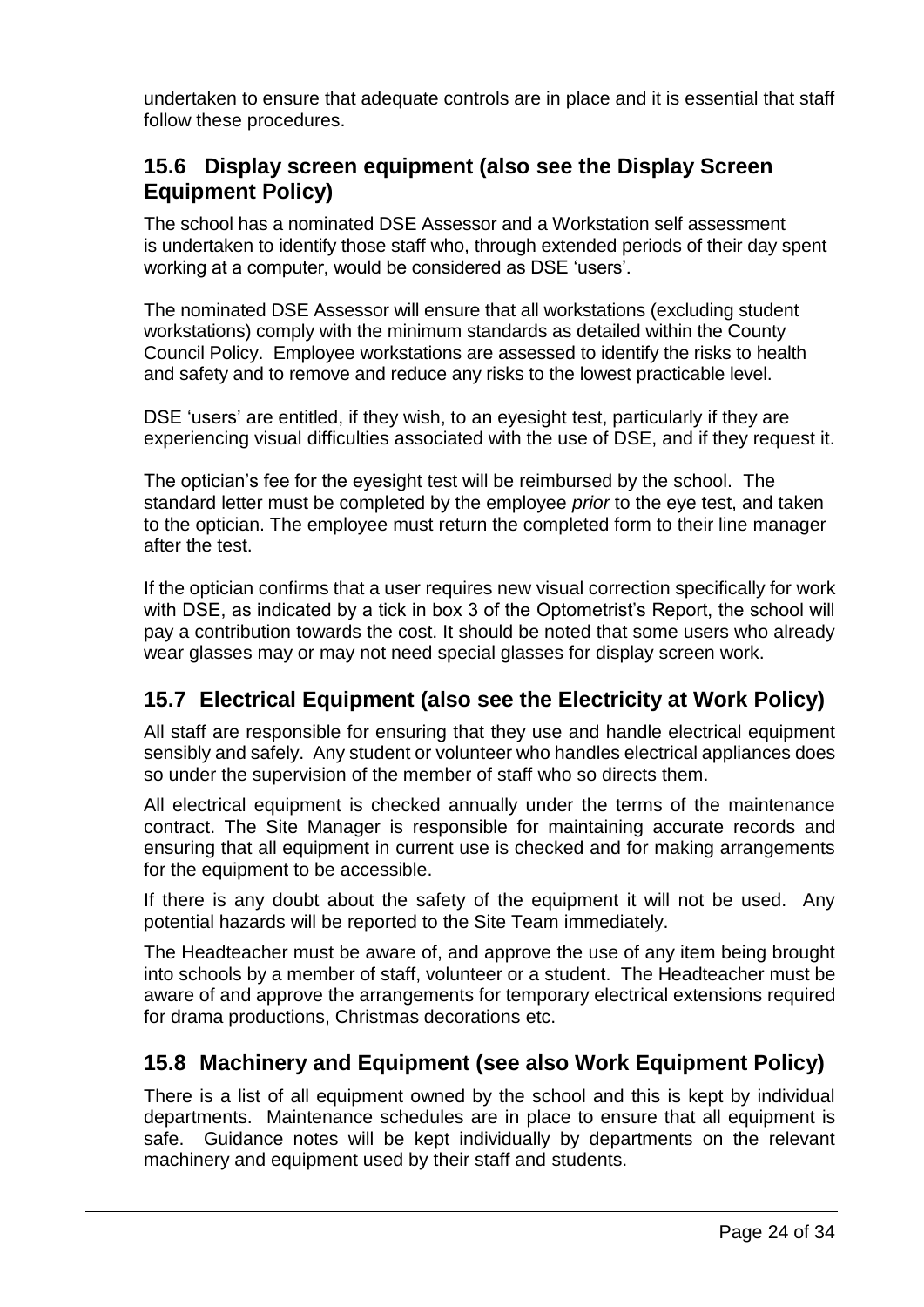Where manufacturers instructions are not available, the Director or Leader of Learning will prepare instructions for maintaining the equipment, for machinery and will liaise with the Health and Safety Co-ordinator to obtain such advice as may be needed for preparing those instructions. A copy of the instruction will be exhibited close to the equipment or machinery to which it relates.

### **15.9 Moving and Handling (also see the Manual Handling Operations Policy)**

All equipment must be moved safely. Large pieces of equipment will only be moved by people who have received training. PE equipment may be moved by students but they must be given clear instruction in the correct way to lift and handles items. Close supervision is appropriate at all times.

The Health and Safety Co-ordinator, in conjunction with the Site Manager will be responsible for undertaking risk assessments for moving and handling tasks, including those activities carried out by students. Training will be offered to those staff who are expected to lift objects. If you are apprehensive about your capability to move goods, equipment or furniture, please either ask for help or do not undertake the activity.

Where lifting equipment is provided, only those members of staff who have been trained in the use of the equipment may undertake this activity.

If there is a requirement for students be moved, the Headteacher will arrange for training for specific staff.

### **15.10 Work at Height (also see the Work at Height Policy)**

All work at height must be properly planned and organised to ensure they are carried out safely. The hierarchy to follow is:

- Avoid work at height if at all possible
- If work at height is unavoidable, control measures must be put in place to prevent falls
- Where the risk of falling cannot be prevented, control measures must be put in place to minimise the distances and consequences of a fall.

The selection and inspection of suitable equipment is an essential control feature. Chairs, furniture or other equipment not designed for this purpose must not be used to work at height or access.

Work at height activities will only be carried out by staff who are **competent and authorised** for the work involved and work will only commence when risk assessments and safe systems of work are in place and understood.

The Site Manager will be responsible for undertaking risk assessments for work at height tasks.

**'Toolbox' talks are given by the Site Manager and/or Site Team, to staff using stepladders four rungs or below, in height.**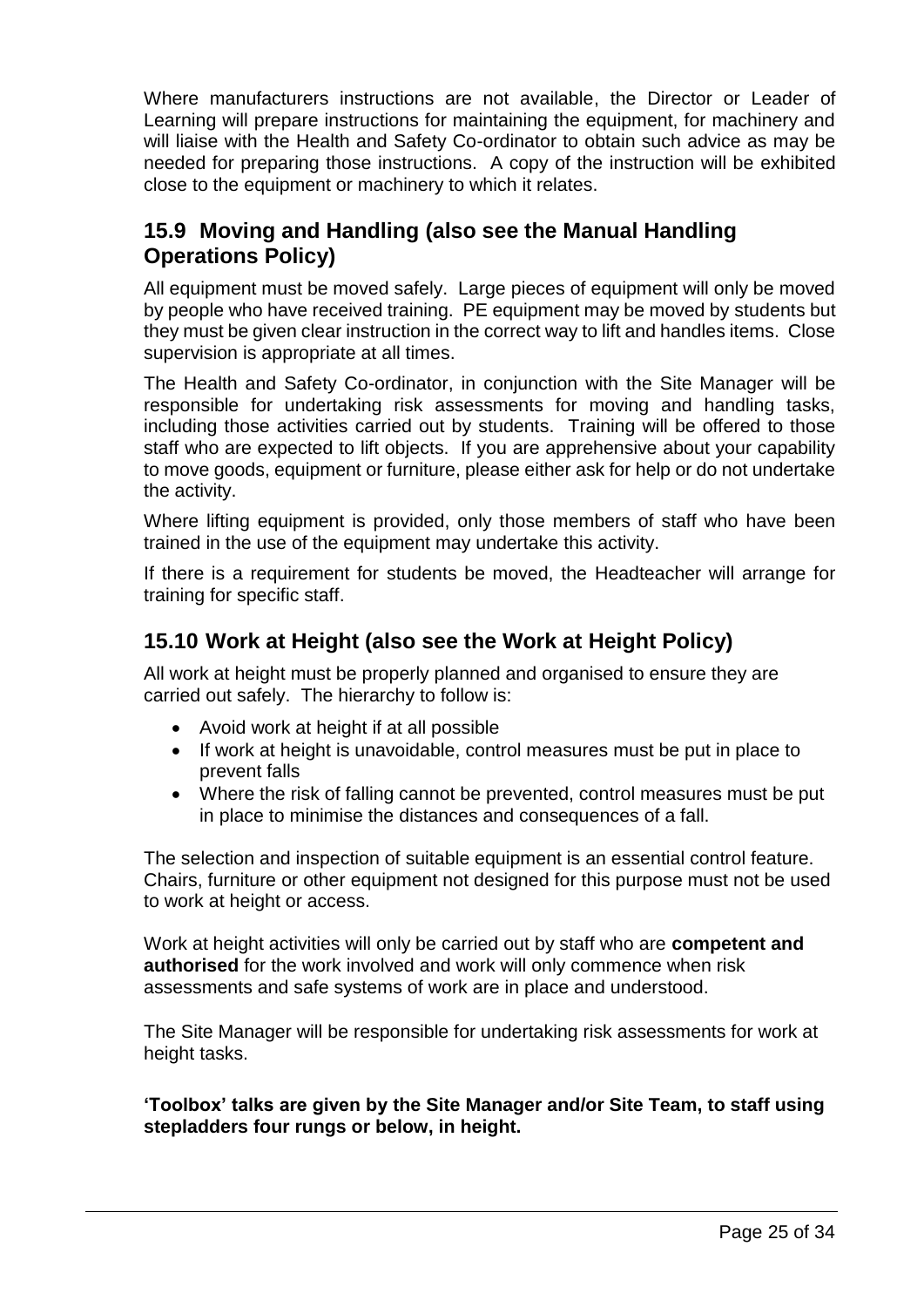### **15.11 Vehicle Safety in Schools**

Vehicles at work are a major cause of fatal and major injuries nationally every year. All schools have deliveries and waste collections on their sites and some also have provision of parking. All vehicle movements must be considered in relation to how traffic is managed. A risk assessment has been undertaken and it is essential that staff follow these procedures.

All staff and visitors driving into the premises, should adhere to the 5mph signage as identified on the school site and large vehicles such as waste collections, ambulances etc are required to wait and follow the designated site team member who will oversee the safe movement of said vehicle whilst on the premises.

The Site Manager is responsible for ensuring vehicle safety arrangements are in place including risk assessments.

### **15.12 Housekeeping**

The risk of injury within the workplace is most likely to be caused by the more mundane hazards as a result of poor housekeeping. Trips and falls can be caused by trailing cables, objects left on floors, traffic routes blocked within the classroom. It the responsibility of the teacher to ensure that their classroom has clear traffic routes and that exit routes are kept clear. The site team will undertake an inspection whilst opening the school each morning to ensure that communal areas are free from trip hazards, etc. The site team will report all hazards, obstructions, defects or maintenance requirements to the Health and Safety Co-ordinator. It is the duty of all staff to be vigilant and aware of possible hazards. If any spillages occur, these should be dealt with immediately.

The school will be cleaned as per the cleaning schedule and will be monitored by the Site Manager. All waste will be disposed of according to appropriate health and safety guidelines.

### **15.13 Violence at Work (also see the Violence and Aggression at Work Policy**

All staff must report to their line manager/headteacher any incident of aggression or violence (or near misses) directed to themselves from any source. All incidents of violence will be reported via the County Council's on-line incident reporting system.

After an incident, the line manager or headteacher will meet with the member of staff concerned to check on their wellbeing and identify if further support is required. A wellness plan will be discussed and devised (if considered necessary).

Support is available from the County Council's staff counselling service. This is a confidential service and they can be contacted on 0333 212 8382, the service is available 24 hours a day, 365 days a year.The Benenden Health Care scheme as noted in 13.2 is available to our staff in order to provide further support in respect of our workforce wellbeing, should this be considered appropriate.

### **15.14 Lone Working (also see the Lone Working Policy)**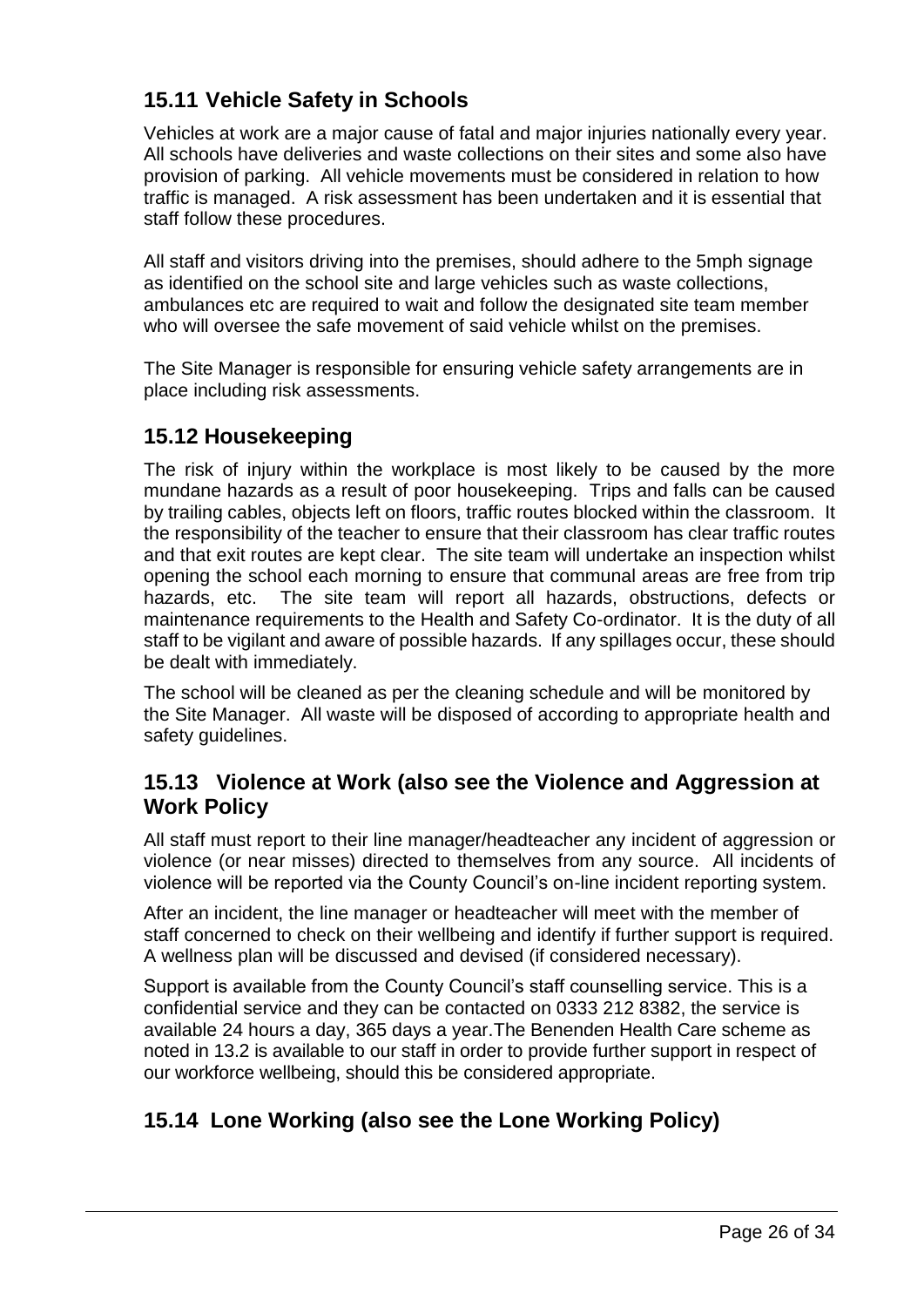Site staff operate a walkie-talkie system during the extended school day in order to communicate with each other, which can be used in an emergency scenario where staff are working in remote areas. Site staff also use mobile phones in order to ensure contact is maintained particularly out of hours, and other security measures such as CCTV and controlled access areas, in order to ensure safe working practices.

### **15.15 Off-site Visits**

The school has a separate policy on offsite visits. Staff must ensure that prior to planning or accompanying an offsite visit, that they are aware of the school and Children's Services Offsite Activities and Educational Visits Policy.

### **15.16 Work Experience Placements (also see the Work Experience Policy)**

The school has a separate policy on the arranging of work experience placements. As specific legislation applies to young workers including students on work experience, it is essential that the school's work experience policy is followed.

### **15.17 Hazardous Substances (also see the Control of Substances Hazardous to Health (COSHH) Policy)**

Responsibility for implementation for the Control of Substances Hazardous to Health (COSHH) Regulations, annual review and (where necessary) updating has been delegated to Directors or Leaders of Learning. The main departments that use these types of substances are Design Technology, Art, Science, Resources and the Site team.

The legislation requires that any substance used in the school must have a product safety data sheet, and that hazard and risk assessments for that substance be carried out, maintained in written form, and available to the users.

A record of the arrangements currently in force will be maintained by the Health and Safety Co-ordinator. It may be inspected by the staff (or, indeed, by the Health and Safety Executive) at any time.

Any colleague unsure of their position in relation to COSHH may consult the Health and Safety Co-ordinator.

### **15.18 Radiation**

The Science Department holds a selection of radioactive substances. A Radiation Protection Supervisor has been nominated within the school along with a Radiation Protection Officer for Children's Services (via the ESCC Health and Safety Team). The Radiation Protection Adviser is appointed by CLEAPSS on behalf of the school and local authority. The role of the Radiation Protection Supervisor and Officer is to ensure that the school complies with the Ionising Radiations Regulations. Further information is contained in the Science Department's safety policy.

### **15.19 Pressure Systems**

All pressure vessel systems in the school will be listed on the inventories of the departments concerned.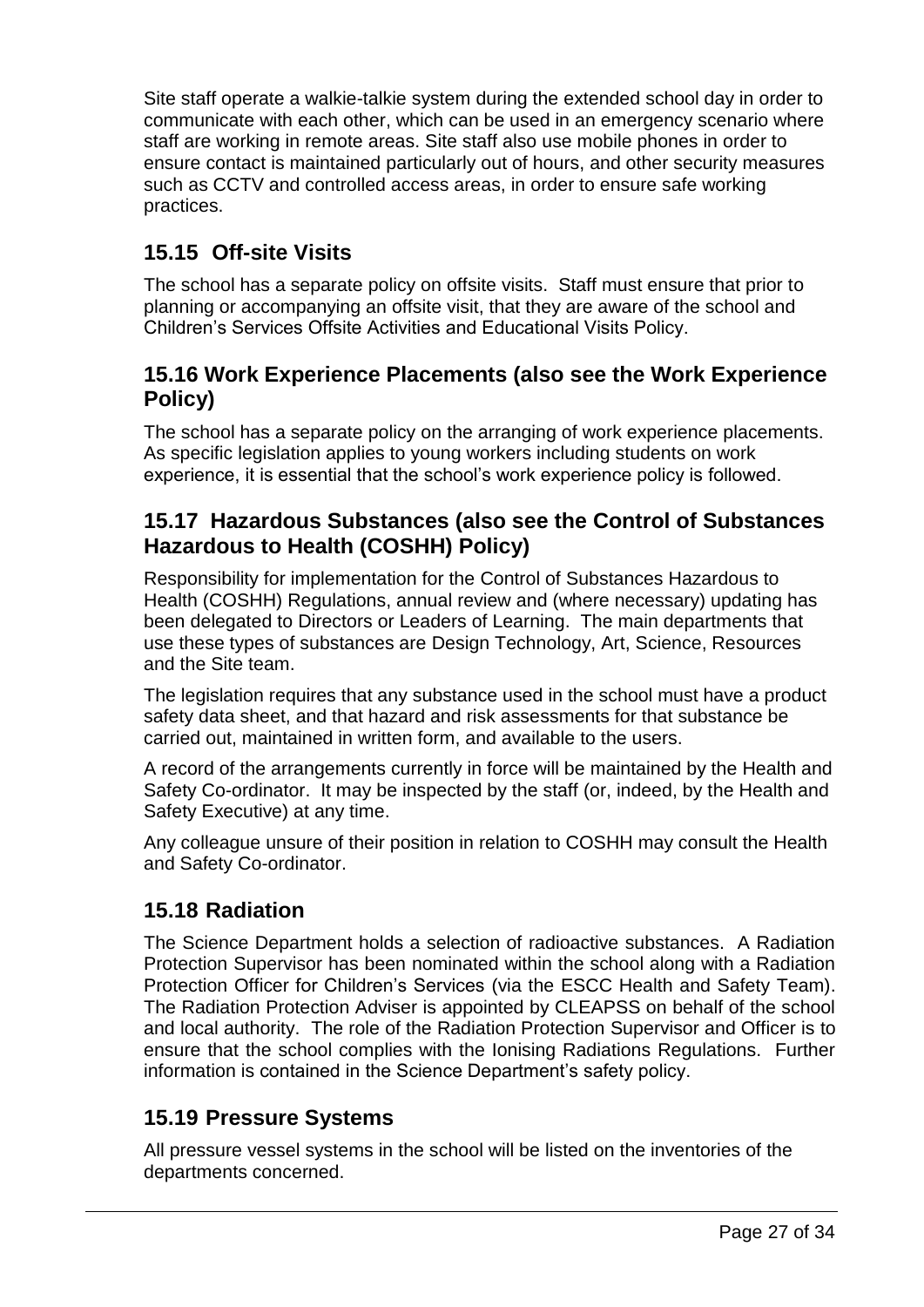All pressure vessel systems in the school will be subject to annual inspection by an County Council appointed contractor. Safety certificates for all such systems will be displayed in the vicinity of the system concerned. Systems identified as faulty will be removed from use at once.

Written inspection and reporting schemes for affected items are kept by the Health and Safety Co-ordinator and must be consulted prior to any inspection

### **15.20 Noise at Work**

All members of staff need to be aware of "nuisance noise" and respect the needs of others in the school. Common sense and courtesy by all members of staff, students and visitors to the school will prevent problems arising.

Any member of staff or visitor detecting a potential problem will report immediately to the Health and Safety Co-ordinator.

### **15.21 Hiring of school premises**

The Headteacher must be satisfied that the hiring organisation will use the school premises in a safe manner. A signed, written hiring agreement will be completed and copies kept. Copies of hiring agreements are held in the Health and Safety Coordinators office. The school will maintain the premises being let in a safe condition and communicate any unsafe conditions or hazards with the hirer. It is the responsibility of the hirer to ensure there is adequate first aid arrangements in place and to report any hazards/ defects or incidents involving the premises/ any leased equipment following the schools hazard/ incident reporting procedures.

# <span id="page-27-0"></span>**16. Use of Minibuses and Other Vehicles**

The Guidelines for Minibus Operation apply to all minibuses and other large passenger-carrying vehicles e.g. people carriers and are also the minimum standards to be applied to any vehicle hired for use on school business.

**Eligibility to Drive –** All drivers must :

- be aged 25 and under 65 and have held a full current driving licence for at least three years without claim or conviction (this minimum age is reduced to 23 for teachers appointed to teach physical education);
- be authorised by their line manager to drive a minibus;
- have passed the ESCC Minibus Driver Training and Assessment.

Drivers of vehicles on the school site are subject to all normal regulations including the wearing of seat belts and crash helmets. A speed limit of 5 mph is imposed on vehicles on site. Drivers of all vehicles, whether car or motor cycle must not drive carelessly or inconsiderately on any occasion.

Procedures are in place to notify the Site Team of any faults identified with the minibus. Guidance notes on what to do in case of an accident are kept in the glove compartment of the minibus.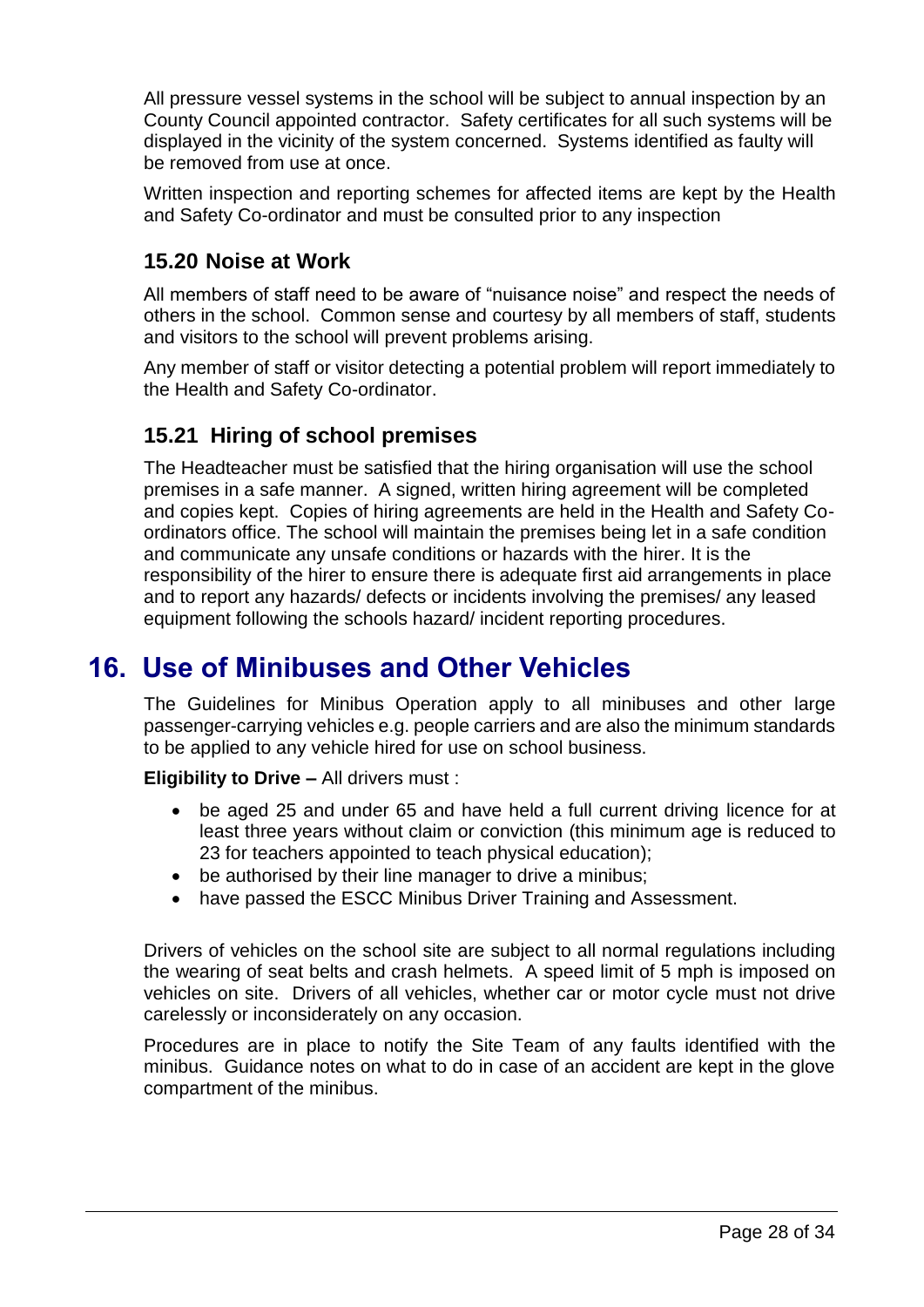# <span id="page-28-0"></span>**17. Supporting Pupils with Medical Conditions (also see the guidance on supporting pupils with medical conditions)**

The school has a separate policy on the local arrangements for the administration of medicines and staff should make themselves familiar with the content of that document.

As a summary, Student Support staff will administer medicines and keep a record that they have been given. We must stress that students should not be at school if they are unwell and if at all possible, students should receive their medication at home.

For all medicines to be administered parents/carers should complete an annual consent form. Each time there is a variation in the pattern of dosage a new form should be completed. A new form should be completed for each medicines to be administered.

The smallest practicable dose should be brought into school in individual original containers, which should be clearly labeled with the student's name and dosage instructions.

Student Support staff will liaise with parents/carers on the development of health care plans, etc. when required and staff should ensure that they familiarise themselves with these documents.

# <span id="page-28-1"></span>**18. Training and Information (also see the Health and Safety Training Policy)**

A training needs analysis is undertaken by the Headteacher, through the Health and Safety Co-ordinator in conjunction with the Directors or Leaders of Learning, to identify the mandatory health and safety training required for each member of staff and this will be reviewed annually. The training will be identified by using the Children's Services Health and Safety Training Policy and the Headteacher will ensure that staff are released for this training.

All members of staff will receive a comprehensive health and safety induction when they commence employment with the school and the induction will include specific elements of this policy being brought to their attention. A volunteer will receive a specific induction relevant to the activities they are undertaking in school.

The Headteacher will:

- inform staff of any changes in the policy:
- assess the training requirements of the staff and integrate those needs onto the school development plan to inform governors;
- assess the training needs of new members of staff.

The school has developed guidance for supply teachers and this will be issued to all supply staff that includes health and safety information, evacuation procedures etc.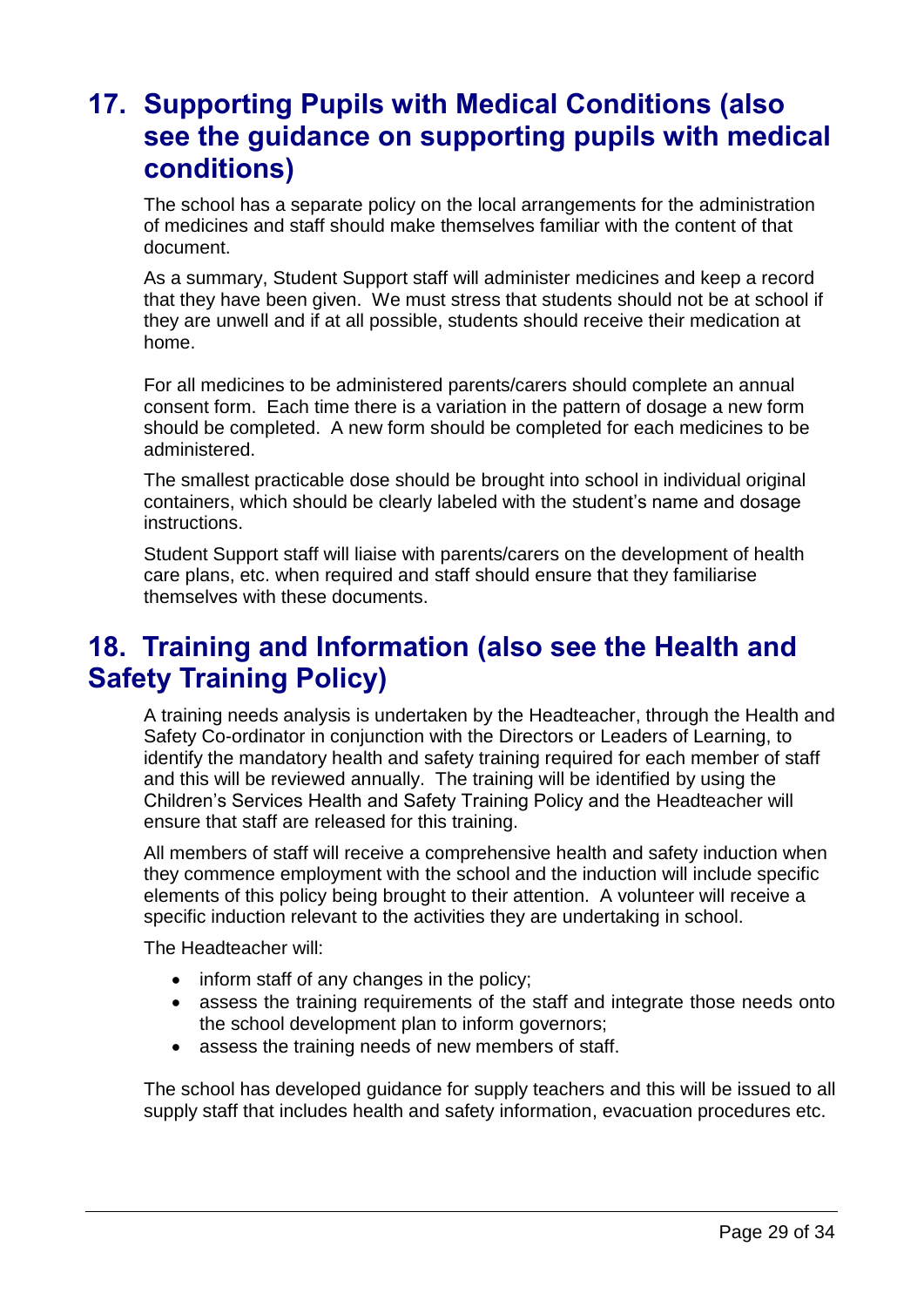# <span id="page-29-0"></span>**19. Monitoring Health and Safety**

Health and safety standards must be monitored by the senior leadership team in conjunction with the school governors by the following:

- the Senior Leadership Team will include health and safety items as part of the agenda of their regular meetings;
- the Headteacher will arrange for an annual premises inspection with health and safety co-ordinator, nominated governor and trade union safety representative (where appointed);
- the governors' agenda as part of the Full Governing Body will have health and safety as standing agenda items.

### **19.1 Inspections**

To maintain and improve standards throughout the school a formal premises inspection will be undertaken at least three times per year and records kept. The school will be inspected by the Health and Safety Co-ordinator in conjunction with the Site Manager.

The Health and Safety Governor shall be notified by the School when the inspections have taken place and will review the inspection checklists to ensure that these are being carried out, that they are effective and that issues raised are being resolved.

### **19.2 Auditing**

As a means of confirming that the necessary systems to comply with legislation are in place and are being followed the Health and Safety team will complete a health and safety audit at least every 3 years. The action points identified through the audit will form part of the school development plan.

### <span id="page-29-1"></span>**20. Visitors**

The Headteacher and governors must accept the responsibility for health and safety of visitors to the school, including contractors.

All visitors to the school will be asked to sign in at the school Reception and sign out when they leave. Each member of staff will accept responsibility for their specific volunteers or visitors including checking that they are aware of emergency procedures and supervising their evacuation in case of an emergency.

Staff at Reception will ensure that volunteers also have the necessary safety information in line with East Sussex County Council's Voluntary Work Policy.

# <span id="page-29-2"></span>**21. Trade Union Safety Representatives**

Trade unions can appoint safety representatives who are legally entitled to inspect premises, investigate accidents and undertake safety training.

The trade union safety representative will consult the Headteacher on any relevant health and safety matters.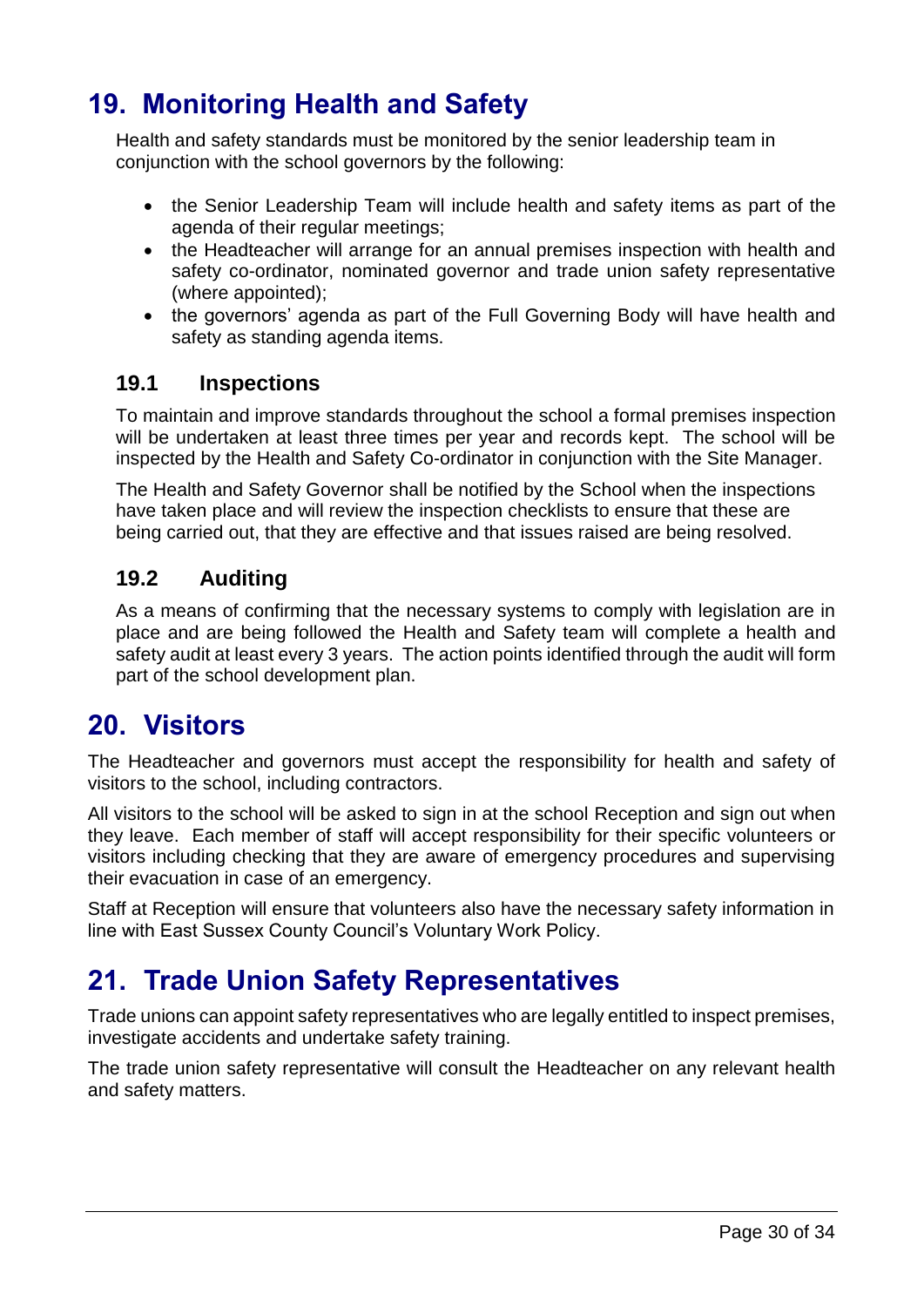# <span id="page-30-0"></span>**22. Health and Safety Policy Monitoring and Review**

The school acknowledges that the Health and Safety Policy is a working document that includes details of policy and procedures relating to health and safety issues.

The school will constantly monitor and update the policy as appropriate and will undertake a formal review on an annual basis seeking endorsement from the Governing Body.

Monitoring of the policy will be via spot checks, scheduled safety inspections, audits, management reports or accident investigations.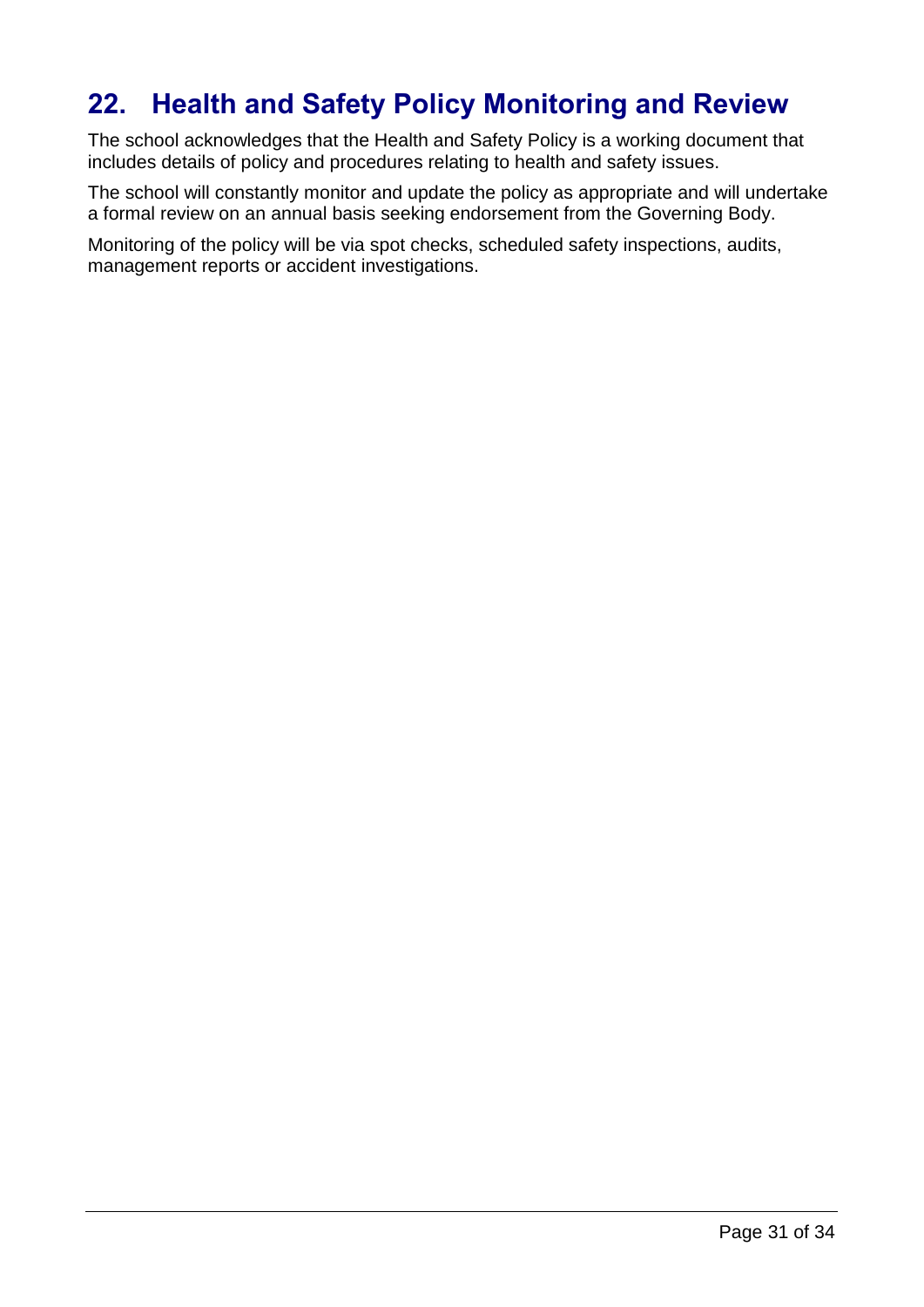# **Appendix 1**

### **List of Useful Contacts in School**

<span id="page-31-0"></span>*Contact Details for the personnel below, are available in school*

Headteacher Deputy Head Health and Safety Governor Health and Safety Co-ordinator (Business Manager) Site Manager Trade Union Safety Representative Health and Safety Committee Members Educational Visits Co-Ordinator Teacher in charge of the Library Associate Assistant Head with responsibilities for CEIAG Careers and Work Experience Administrator Radiation Protection Supervisor Student Support Manager /First Aid Co-ordinator Display Screen Equipment assessor

First Aiders (First Aid at Work qualified) Rosie Beddows Nicki Eadon Roger Worrall Alison Welch Amanda Worrall

The school's Crisis Management Plan can be obtained on request from the school's Health and Safety Co-ordinator (Business Manager).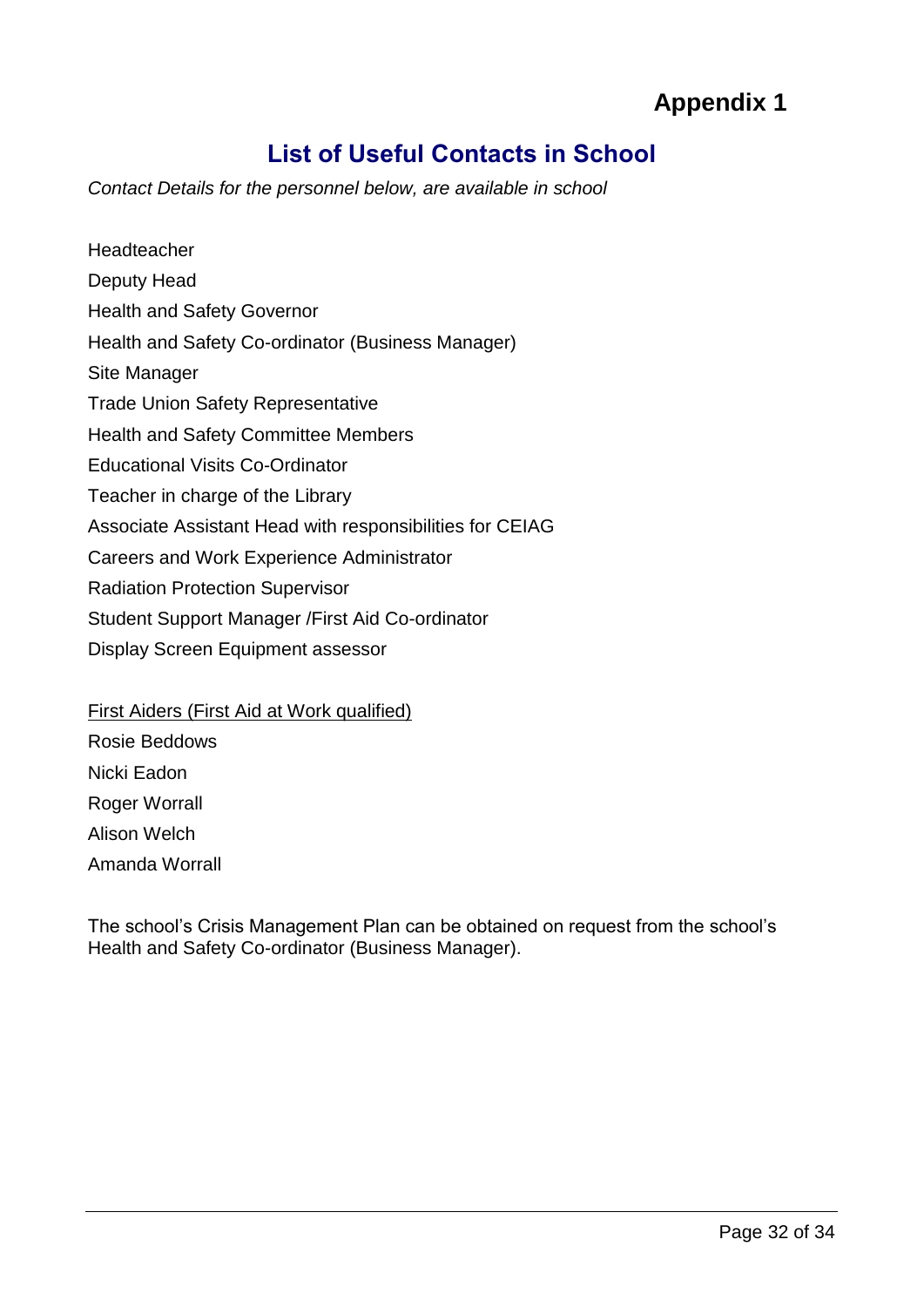### **Fire Evacuation Procedures during COVID** *(if the school reverts to "Zones")*

To enable social distancing to be maintained, the arrangements require a separation of KS3 from KS4, with Years 7, 8 and 9 required to assemble on the playing field, lined up in front of the sports hall (facing Wannock). Year 10 line up from the wall by car park (facing sports hall), with Year 11 assembled by the sports hall (lined up, facing car park). All procedures are then as stated in Section 9 of the Policy, except for the following:-

- 1. Any non-tutor teaching staff to sign in with Head's PA and/or designated Reception staff and then help support on KS3/4 zones.
- 2. Support staff to go the area between Year 10 and 11 on the playground to sign in and remain in silence. Support staff, including any supply staff, will be verified by HR, ensuring social distancing is modelled to students.

#### **Fire/Evacuation procedures during COVID (***if buildings are compromised)*

In the event of an emergency whereby the school building is compromised, students will be directed to the bottom field, parallel with Broad Road. Year 7 will be the year group closest to the road and then the other year groups will follow along the back perimeter. DOSPs and SLT have been briefed and will direct staff and students away from the building. It is always essential to remain calm and maintain social distancing.

Year 11 in Exams should be taken to the area immediately to the right of the field by the mound